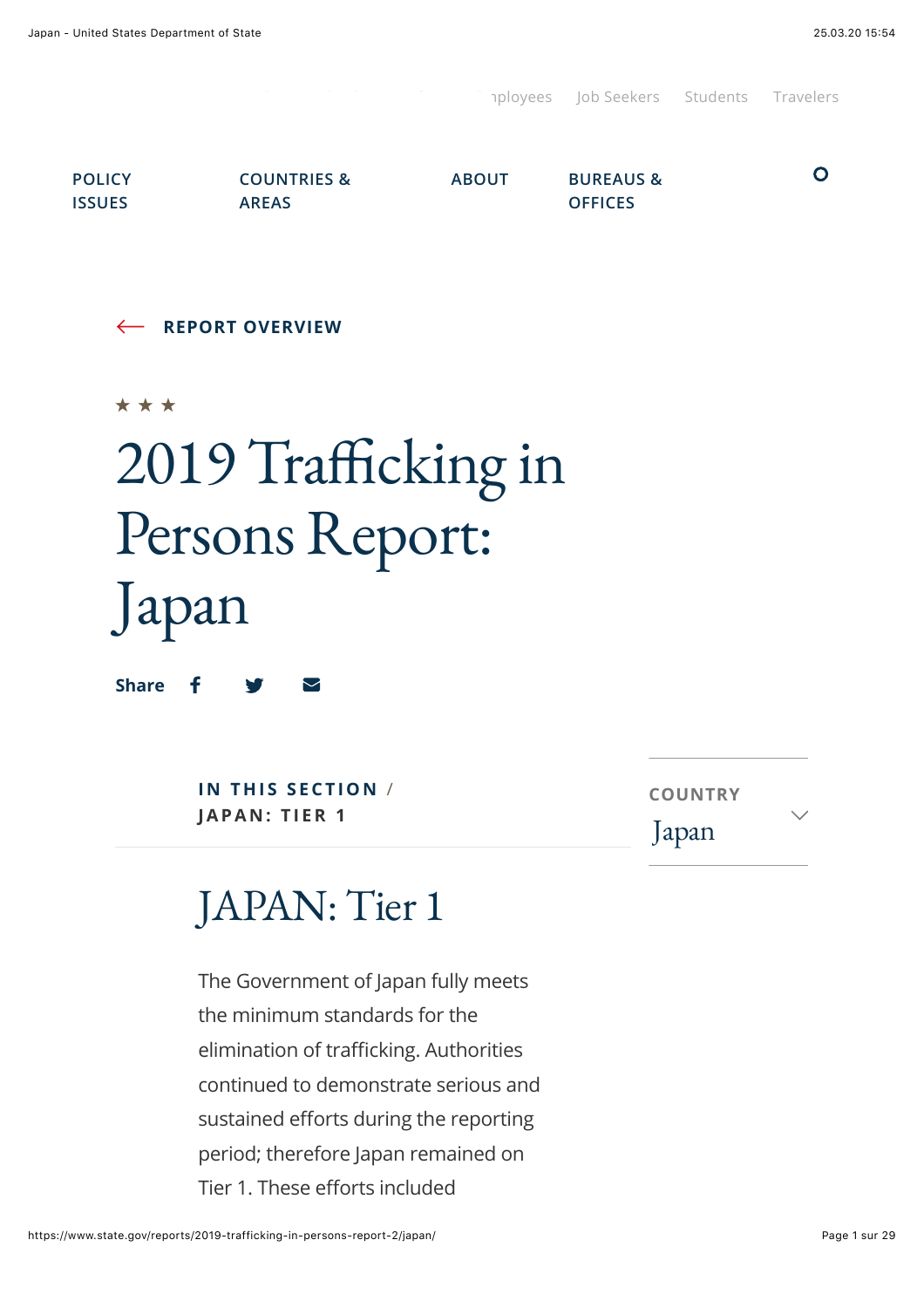increasing labor inspections of the Technical Intern Training Program (TITP) and convicting and incarcerating more traffickers than in the previous reporting period. Although Japan met the minimum standards, authorities again failed to identify a single trafficking case in TITP, despite multiple reports of forced labor among migrant workers in Japan under its auspices. The government did not fully enforce TITP reform law provisions aimed at blocking foreign-based recruitment agencies from charging excessive fees—a key driver of debt bondage among TITP participants. Authorities continued to prosecute traffickers under laws carrying lesser sentences, which courts often suspended in lieu of incarceration, and they continued to suspend the majority of convicted traffickers' prison sentences. Some traffickers received only fines. Interagency stakeholders relied upon disparate screening and referral procedures, leading to issues with proper identification and protection of victims. Law enforcement bodies continued to identify hundreds of children exploited in commercial sex without formally designating them as trafficking victims, and authorities continued to address many suspected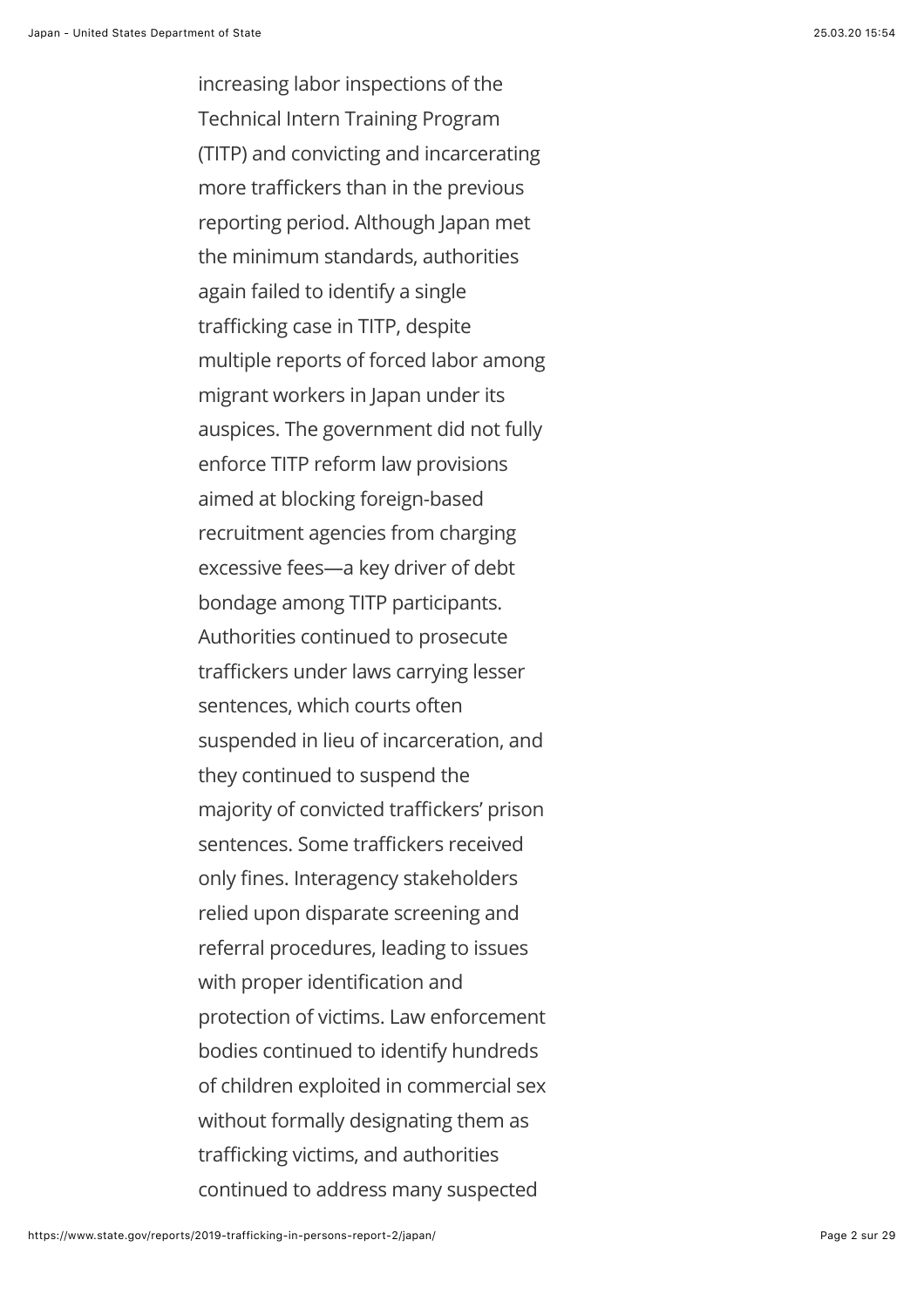cases of child sex trafficking and forced labor with administrative penalties or loss of business licenses rather than through criminal investigations and proceedings.

## PRIORITIZED RECOMMENDAT IONS

Vigorously investigate and prosecute sex and labor trafficking cases, and hold convicted traffickers accountable by imposing strong sentences. • Amend anti-trafficking laws to remove sentencing provisions that allow fines in lieu of imprisonment and to increase the penalties prescribed for trafficking crimes to include a maximum of no less than four years' imprisonment. • Increase resources to provide specialized care and assistance to trafficking victims, including designated shelters for trafficking victims, and ensure these services are also available to both foreign and male victims. • Increase implementation of the TITP reform law's oversight and enforcement measures, including by training Organization for Technical Intern Training (OTIT) personnel and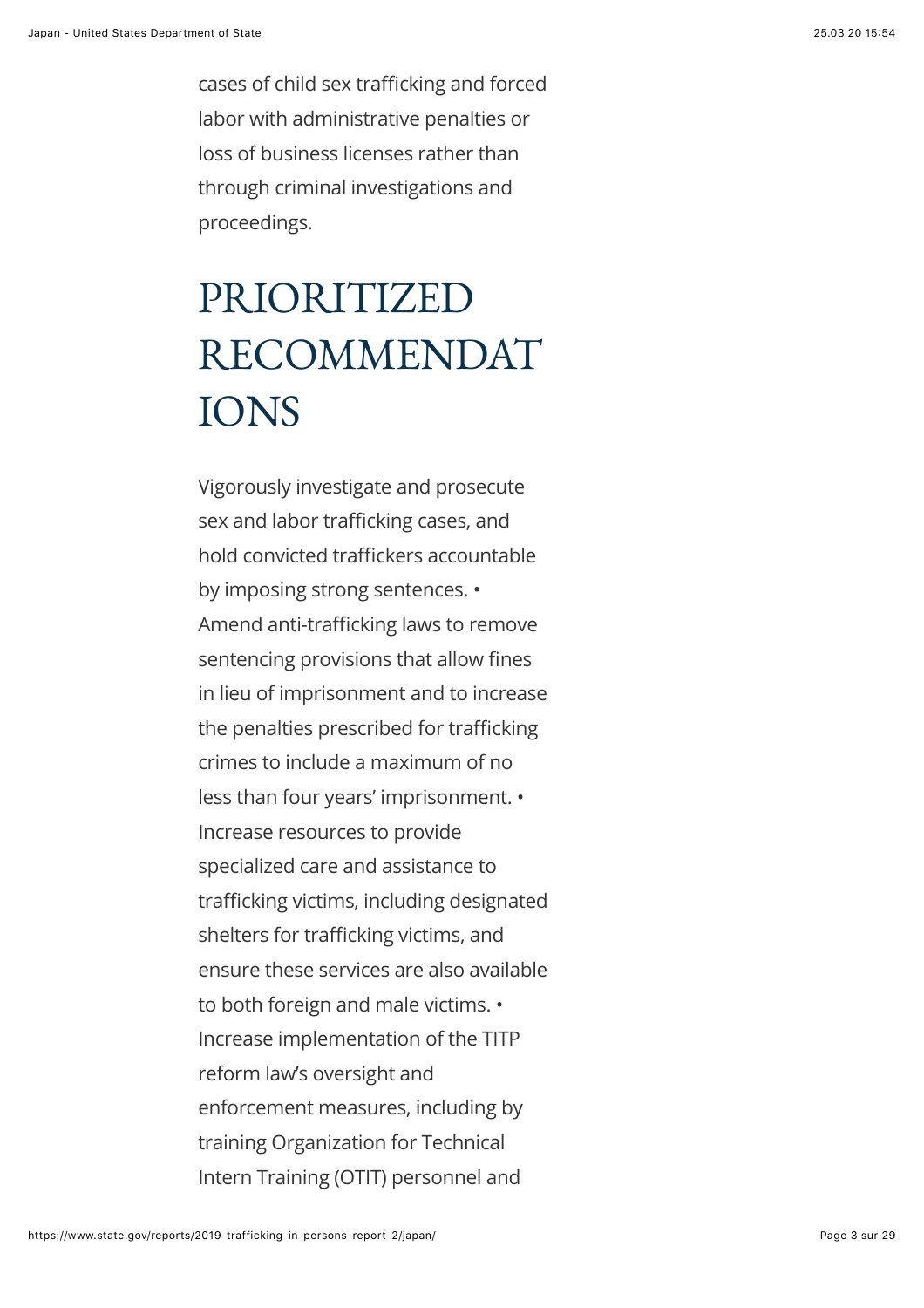immigration officials on victim identification, improving OTIT coordination with NGOs, increasing employer inspections, and terminating contracts with foreign recruitment agencies charging excessive commissions or fees. • Enhance victim screening to ensure victims, including children exploited in commercial sex without third party facilitation, migrant workers under the TITP program, and migrant workers entering Japan under the new visa regimes, are properly identified and referred to services, and not detained or forcibly deported for unlawful acts traffickers compelled them to commit. • Reduce migrant workers' vulnerability to debt-based coercion by amending relevant policies to eliminate the imposition of all worker paid recruitment- and service fees. • Increase enforcement of bans on "punishment" agreements, passport withholding, and other practices by organizations and employers that contribute to forced labor. • Aggressively investigate, prosecute, convict, and punish Japanese citizens who engage in child sex tourism overseas.

#### PROSECUTION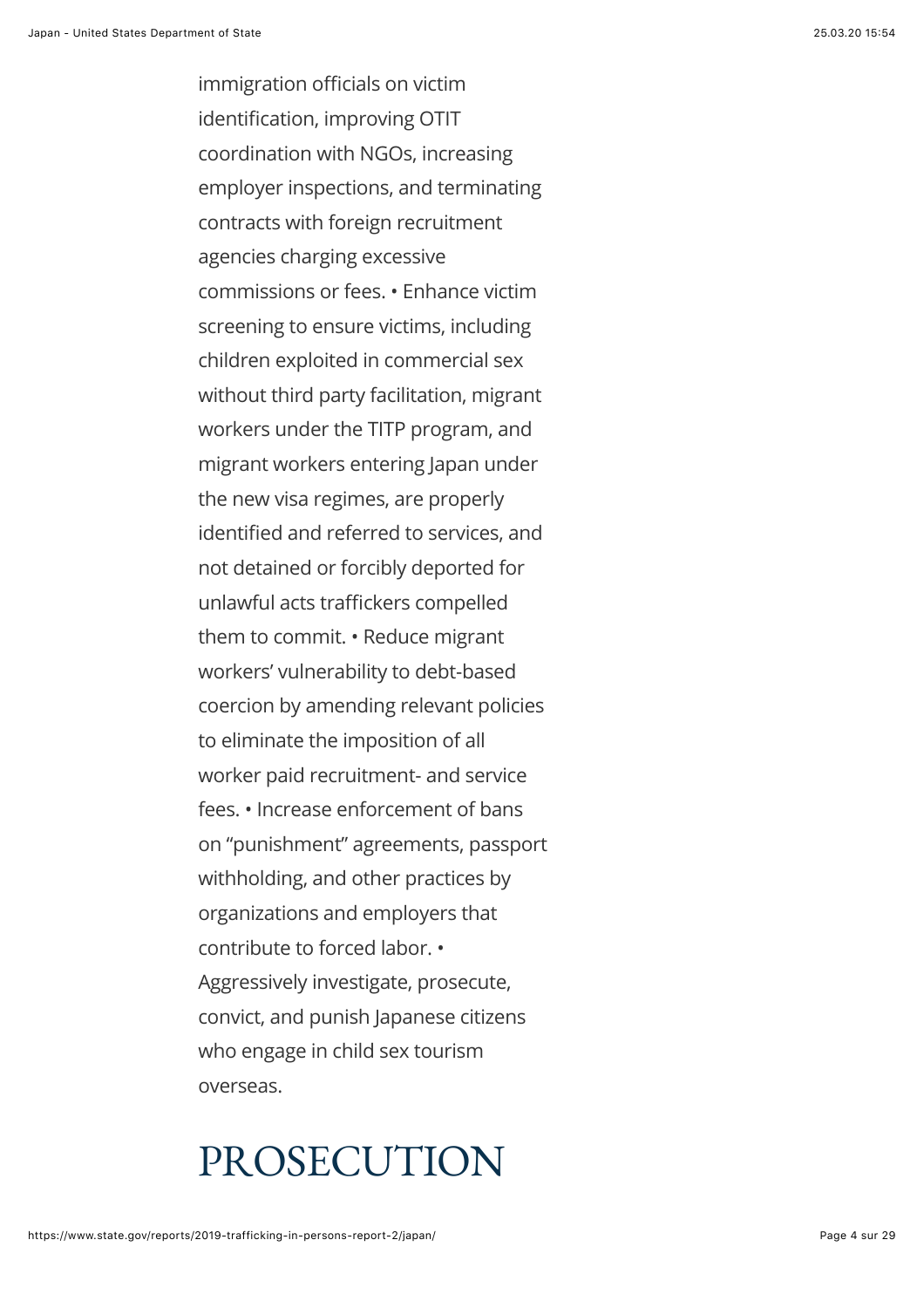The government increased some law enforcement efforts. Japan did not have a comprehensive anti-trafficking statute that included definitions in line with international standards. However, it criminalized sex trafficking and labor trafficking offenses through disparate laws pertaining to prostitution of adults and children, child welfare, immigration, and employment standards. Article 7 of the Prostitution Prevention Law criminalized inducing others into prostitution and prescribed penalties of up to three years' imprisonment or a fine of up to 100,000 yen (\$910) if fraudulent or coercive means were used, and up to three years' imprisonment and a fine of up to 100,000 yen (\$910) if force or threats were used. Article 8 of the same law increased penalties to up to five years' imprisonment and a fine of up to 200,000 yen (\$1,820) if the defendant received, entered into a contract to receive, or demanded compensation for crimes committed under Article 7. The "Act on Regulation and Punishment of Activities Relating to Child Prostitution and Pornography and the Protection of Children" criminalized engaging in, acting as an intermediary for, and soliciting the commercial sexual exploitation of a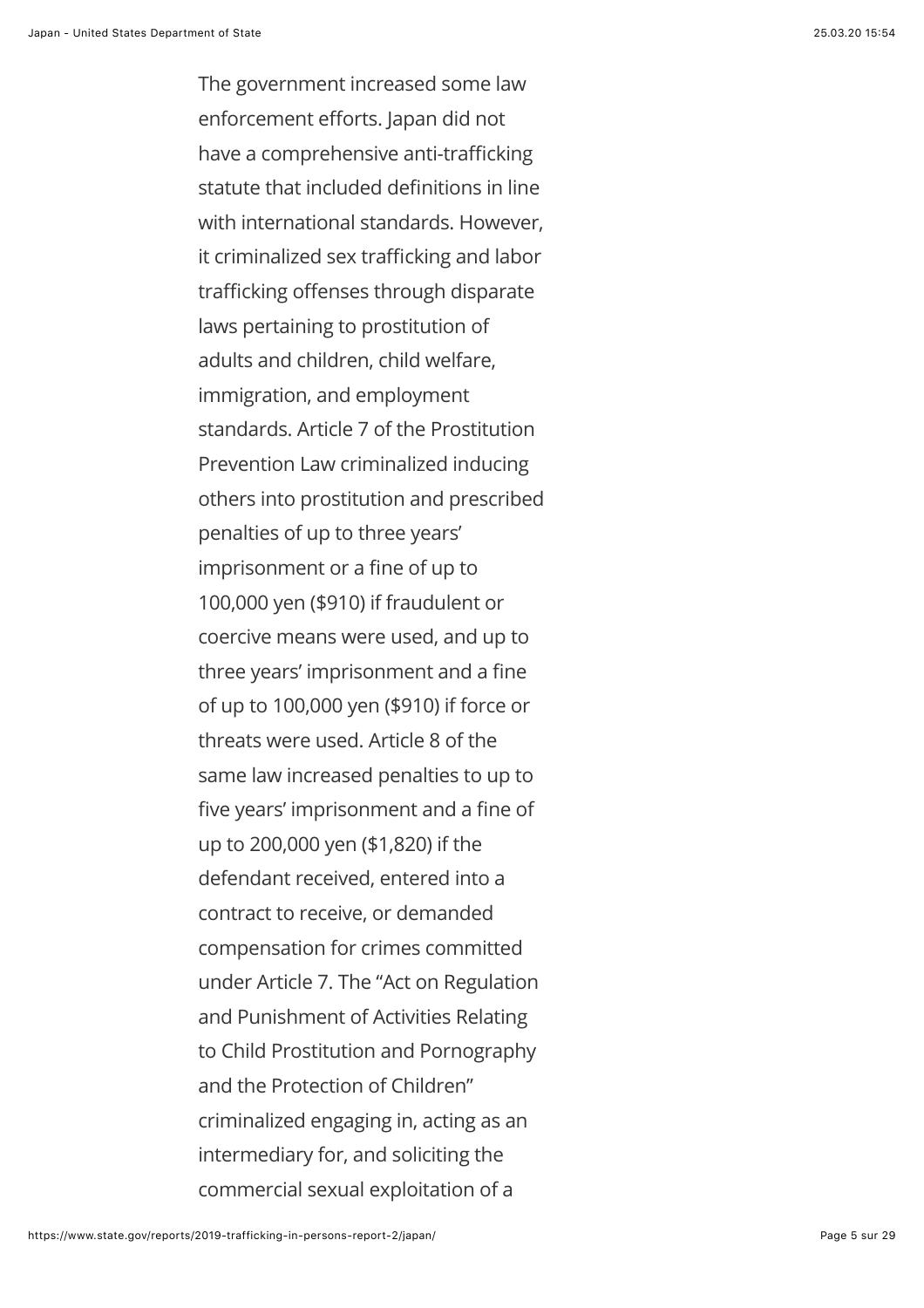child and prescribed penalties of up to five years' imprisonment, a fine, or both. The act also criminalized the purchase or sale of children for the purpose of exploiting them through prostitution or the production of child pornography, and prescribed a maximum penalty of 10 years' imprisonment. The government reportedly also prosecuted traffickingrelated offenses using the Child Welfare Act, which broadly criminalized transporting or harboring children for the purpose of causing them to commit an obscene or harmful act and prescribed penalties of up to 10 years' imprisonment, or a fine of up to 3 million yen (\$27,310), or both. The Employment Security Act and the Labor Standards Act both criminalized forced labor and prescribed penalties of up to 10 years' imprisonment or a fine not exceeding 3 million yen (\$27,310). The Supreme Public Prosecutors Office issued sentencing guidelines in March 2018 that reportedly directed prosecutors to recommend imprisonment for convictions of trafficking offenses that violated the Child Welfare Act. The majority of convicted traffickers continued to receive sentences allowing them to avoid jail time during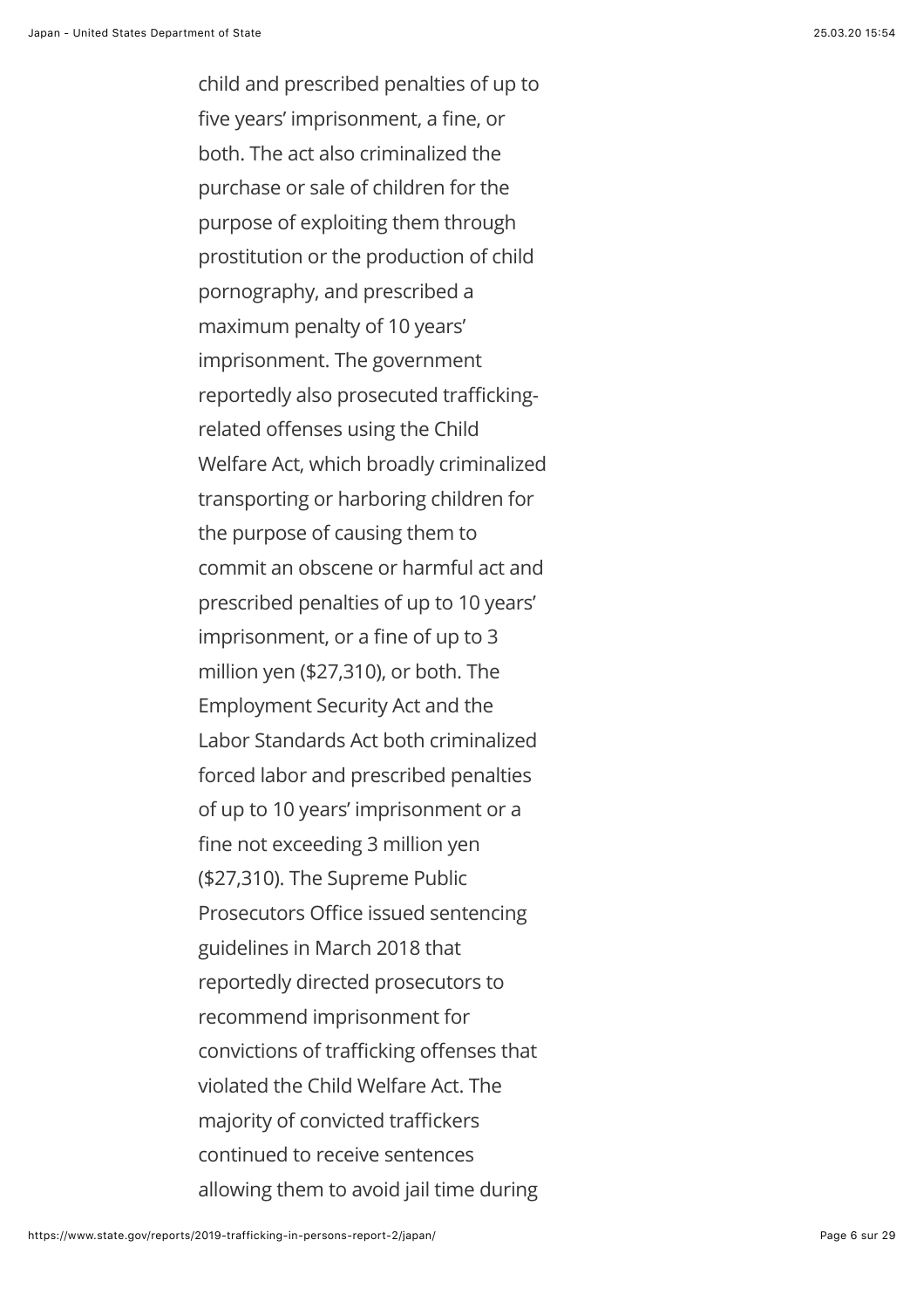the reporting period. Civil society organizations reported that reliance on this series of overlapping statutes continued to hinder the government's ability to identify and prosecute trafficking crimes, especially for cases involving forced labor with elements of psychological coercion.

The government reported initiating 39 investigations into crimes related to trafficking in 2018 (unreported in 2017; 44 in 2016), and courts newly indicted 34 individuals (26 in 2017), leading to 27 convictions (23 in 2017). Authorities did not disaggregate prosecutorial data by type of trafficking. Two of the 27 convicted traffickers were sentenced with fines alone. Sixteen received suspended sentences, allowing them to avoid serving prison terms (12 suspensions in 2017); and six of them also received fines ranging from 50,000 to 1 million yen (\$455 to \$9,100). Authorities sentenced the remaining nine traffickers to one to seven years' imprisonment (17 sentenced to two to four years in 2017) and incarcerated all nine (only five in 2017). The government reported investigating more than 700 adult individuals for cases involving "children in prostitution" without formally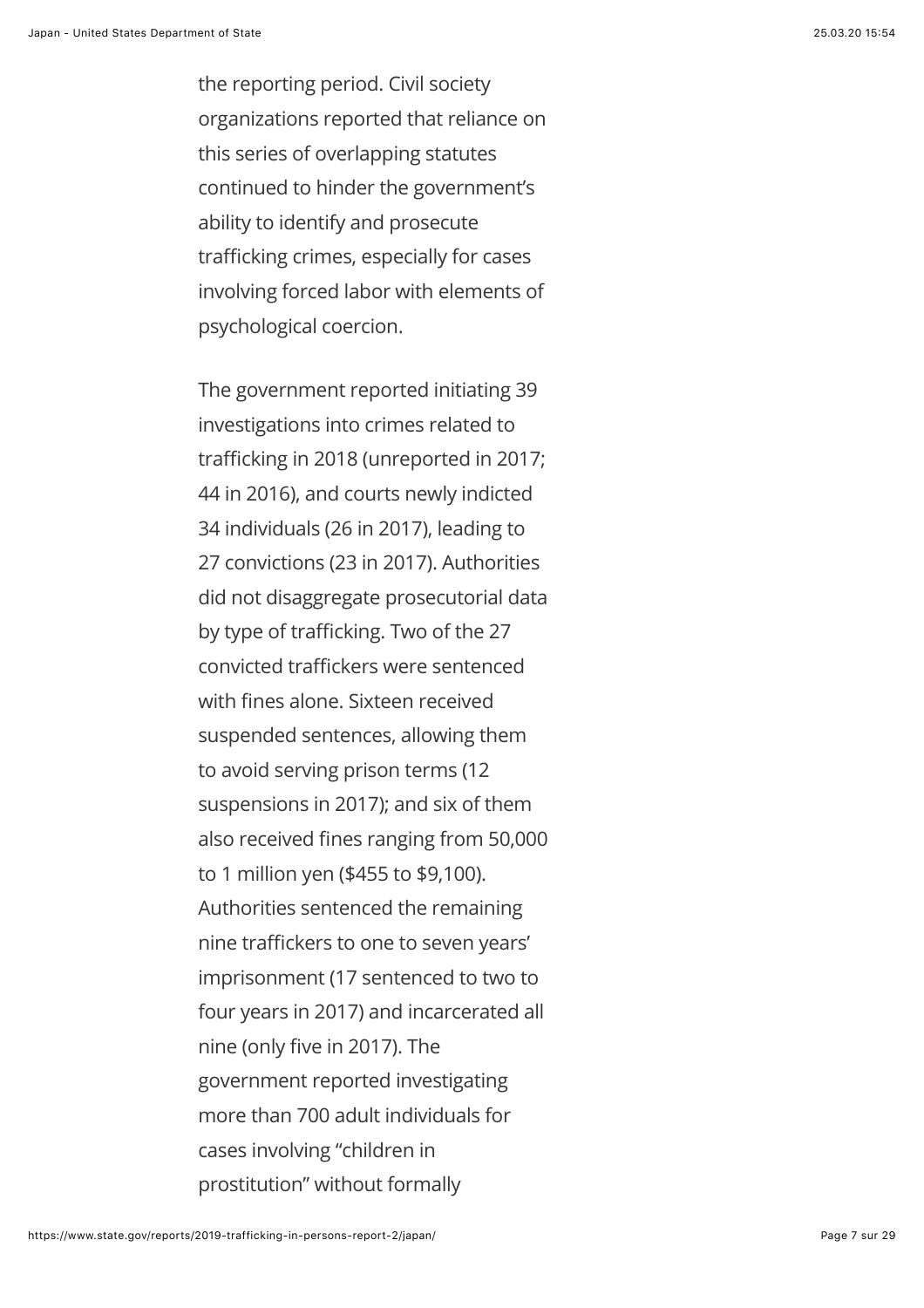identifying them as trafficking crimes (956 in 2017); authorities indicted and convicted nearly 600 of these individuals, but did not report sentencing or incarceration data. In previous years, authorities reported convicting a small number of individuals under "child prostitution" provisions of the "Act on Punishment of Activities Relating to Child Prostitution and Child Pornography and the Protection of Children," but this figure often only included "child prostitution" cases the government formally recognized as trafficking; the true number of convictions under these provisions was therefore likely much higher. In an effort to streamline prosecutorial efforts, the central government instructed prosecutors' offices nationwide to designate trafficking-specific personnel to serve as law enforcement liaisons. The NPA also created and disseminated new leaflets with QR codes leading to a website offering emergency contact information in nine languages and encouraging victims to report abuses; authorities also featured this content in interagency awareness raising materials. In 2017, Japan passed a law containing a provision that criminalized bribery of witnesses, which would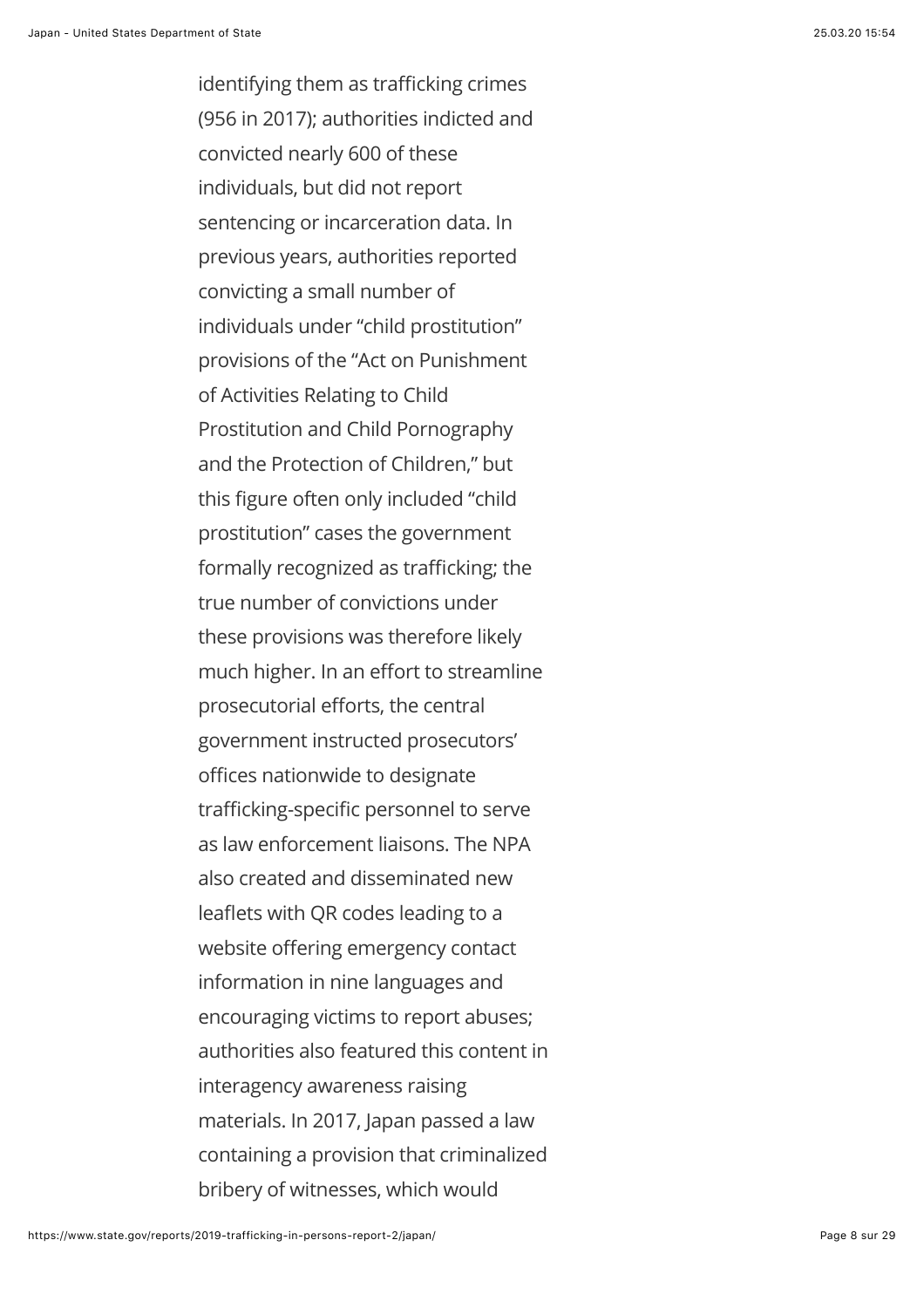allow authorities additional grounds to pursue obstruction of justice charges against some traffickers. However, the government did not report to what extent it implemented this for trafficking cases during the reporting period.

Despite the prevalence of forced labor indicators identified through increased OTIT inspections, the government did not report prosecuting or convicting any individuals for involvement in the forced labor of TITP participants. The Labor Standards Inspection Office and regional immigration authorities conducted on-site inspections of more than 7,300 TITP implementing organizations allegedly abusing program participants; they found 5,160 of these organizations to be in violation of unspecified labor laws and issued corrective notices. They reported referring 19 of these cases to the Public Prosecutor's Office for further criminal investigation of "severe abuses" (40 cases in 2017 and 40 for lesser violations in 2016). NGOs claimed courts set prohibitively high evidentiary standards for forced labor cases involving foreign victims, thereby stymying appropriate law enforcement action. Some local law enforcement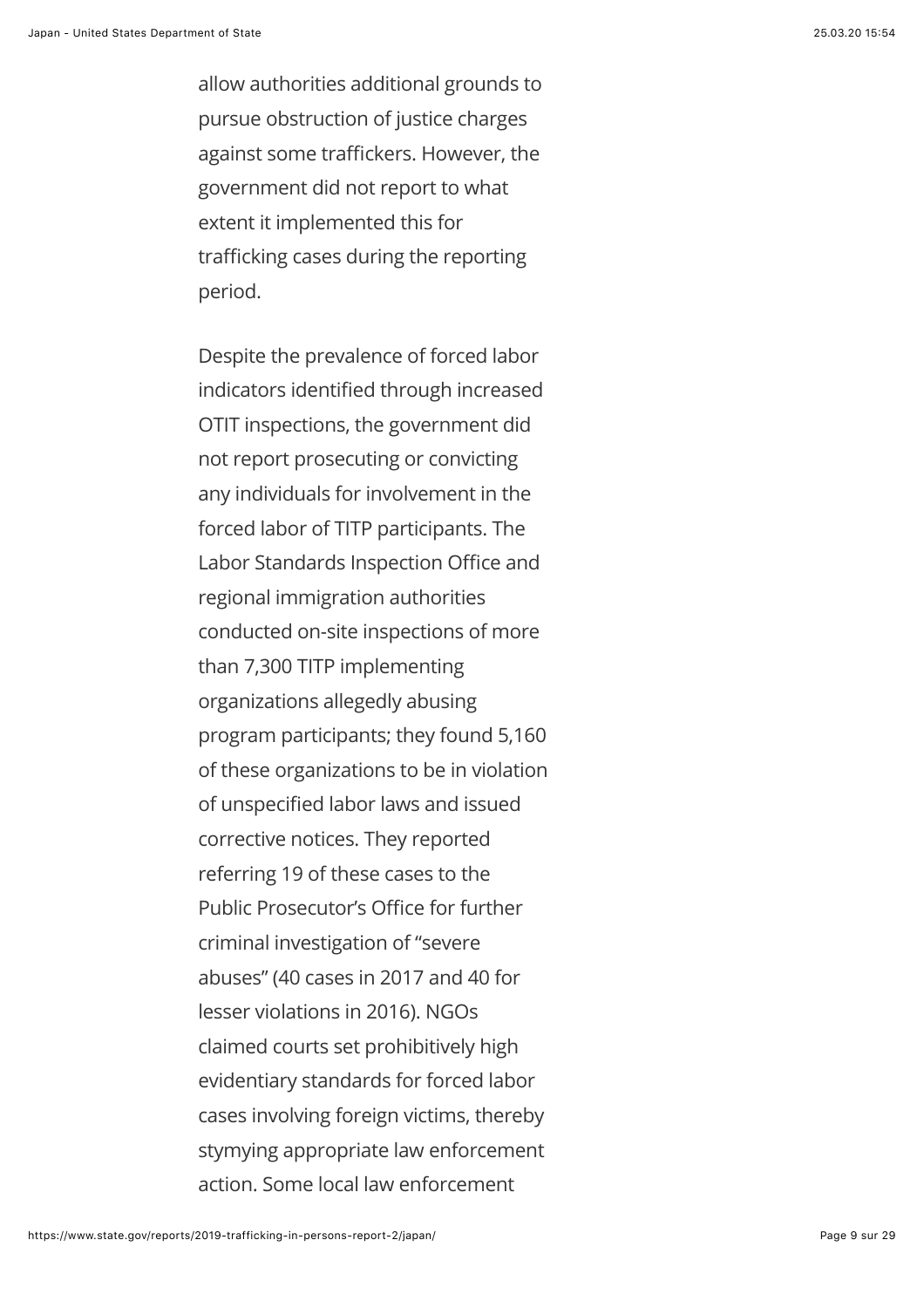authorities reportedly assisted abusive TITP employers in blocking NGOs from rescuing and assisting victims of forced labor.

Authorities continued to take law enforcement action against child sex trafficking in *Joshi kosei* or "JK" businesses—dating services connecting adult men with underage girls—and in coerced pornography operations, but they did not provide data or case specifics, unlike in previous reporting periods. Seven major prefectures passed ordinances banning "JK" businesses, prohibiting girls younger than 18 from working in "compensated dating services," or requiring "JK" business owners to register their employee rosters with local public safety commissions. During the reporting period, authorities identified 137 of these operations nationwide (114 in 2017); they did not report closing any of these establishments for violating the terms of the ordinance (14 in 2017), but they arrested 69 individuals alleged to have been engaged in unspecified criminal activities surrounding the JK business. Some authorities were reportedly unaware of the crime or unsure how to prosecute it, often citing prohibitively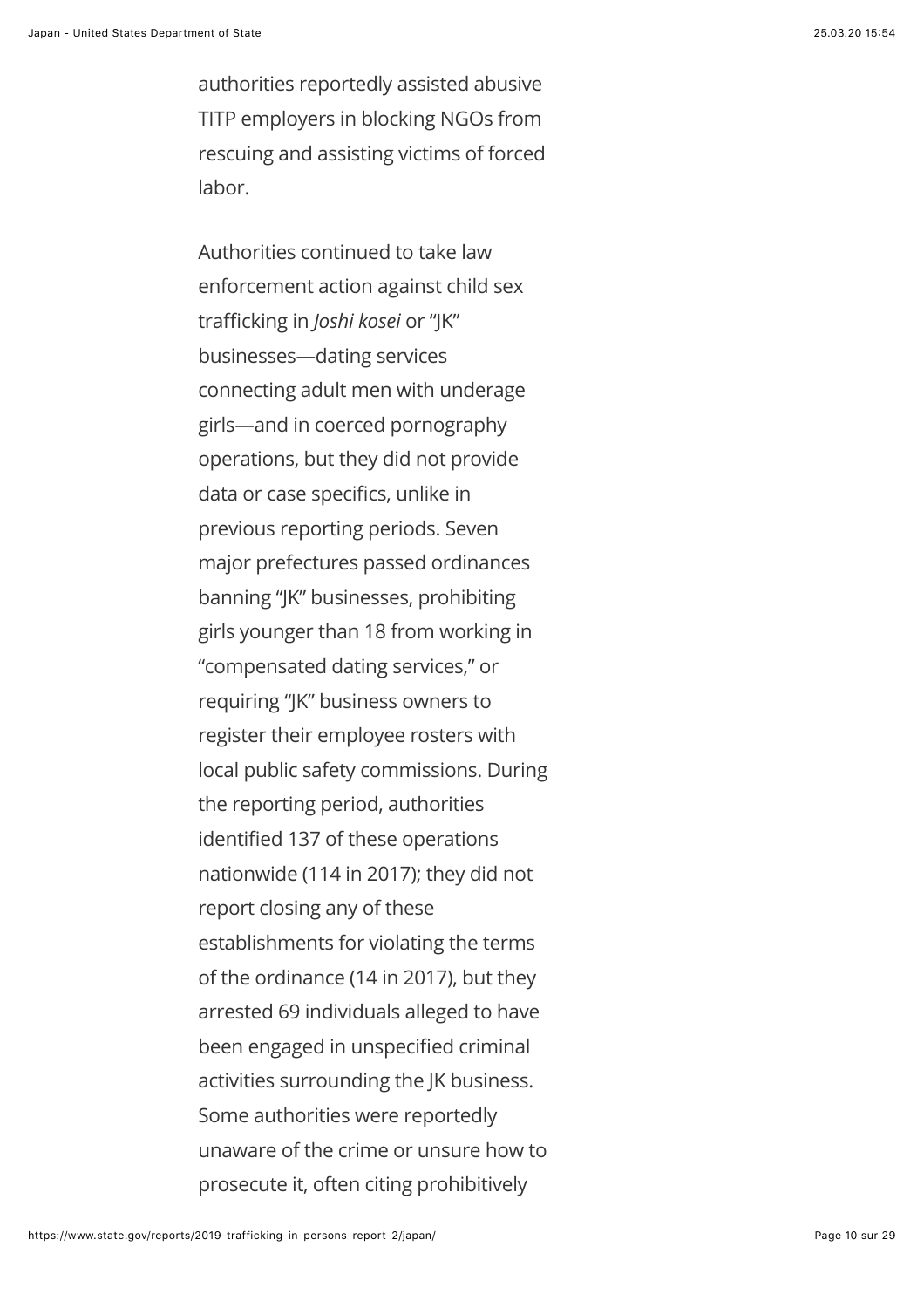high evidentiary standards. The government continued to provide training on investigative methods and victim identification for police officers, prosecutors, judges, and immigration bureau officials; despite these efforts, contacts noted an acute need for additional training to address lack of awareness among key judicial stakeholders.

#### PROTECTION

The government maintained insufficient efforts to protect victims, including by again failing to formally identify victims of trafficking within the TITP and among hundreds of children in commercial sexual exploitation. Authorities relied upon formal manuals instituted by an Inter-Ministerial Liaison Committee in 2010 encouraging government bodies to develop broad protection measures for trafficking victims. National Police Agency (NPA) officials also reported consulting an IOM-developed handbook to identify and refer victims to available protective services. In practice, interagency stakeholders followed disparate, often insufficient victim identification procedures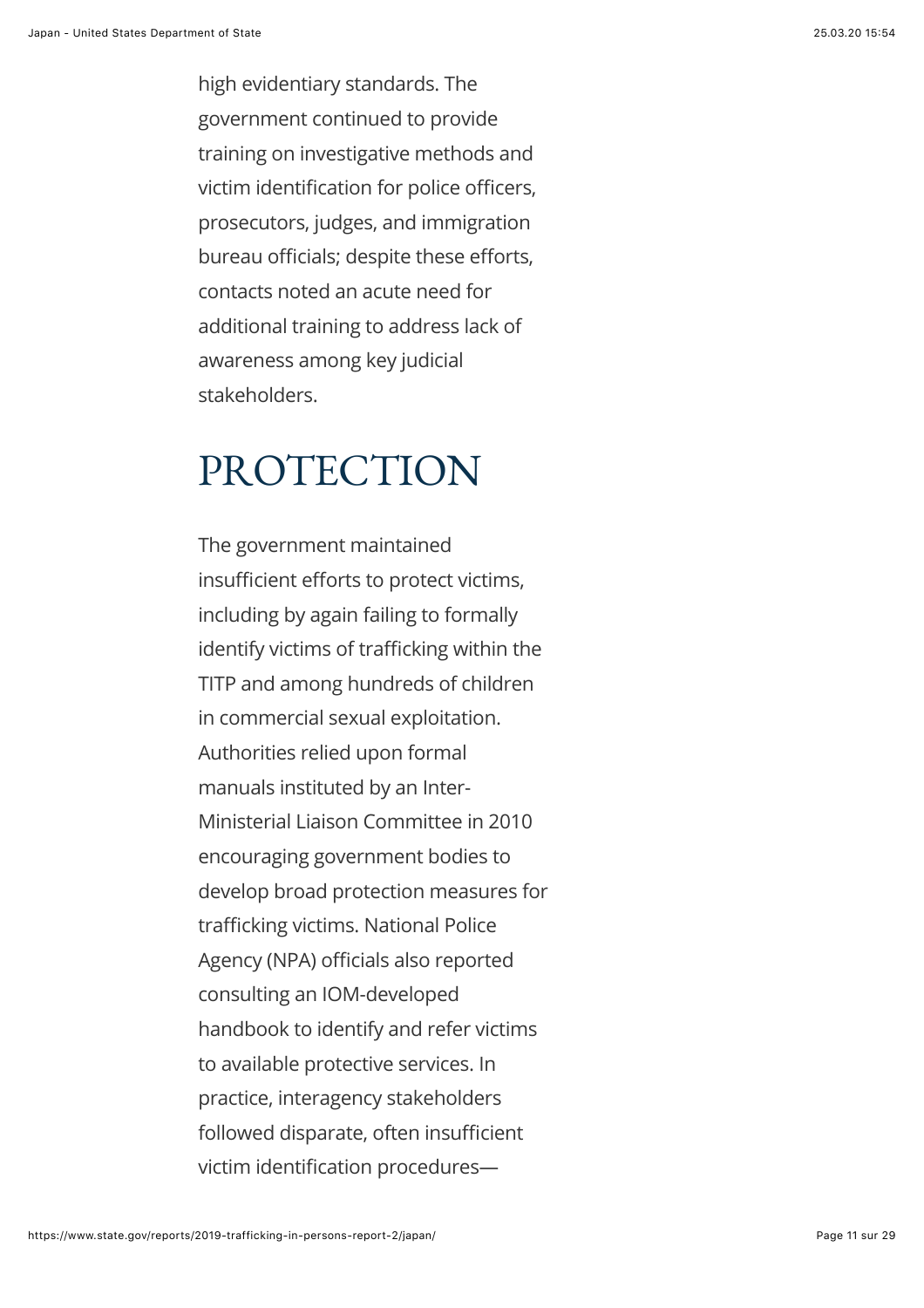especially among child sex trafficking victims and migrant workers.

Authorities identified only 25 trafficking victims, compared with 46 in 2017 and 50 in 2016. Of these 25, the government identified one underage male victim of forced labor (one male in 2017); three women forced to work as "hostesses," some of whom may have also been subjected to sex trafficking; and at least 20 female sex trafficking victims (31 in 2017; 37 in 2016), including four children. Only one victim identified in 2018 was male, and the government has never identified a forced labor victim within the TITP despite substantial evidence of trafficking indicators. Authorities continued to arrest and deport TITP participants—particularly those from Vietnam—who escaped forced labor and other abusive conditions in their contracted agencies. The government did not report national statistics on forcible TITP deportations. However, immigration authorities in one city reported interviewing at least 8,000 TITP participants leaving Japan prior to the end of their contracts to screen for unjust employer-initiated deportations; they detected nine attempted forcible deportations among this group,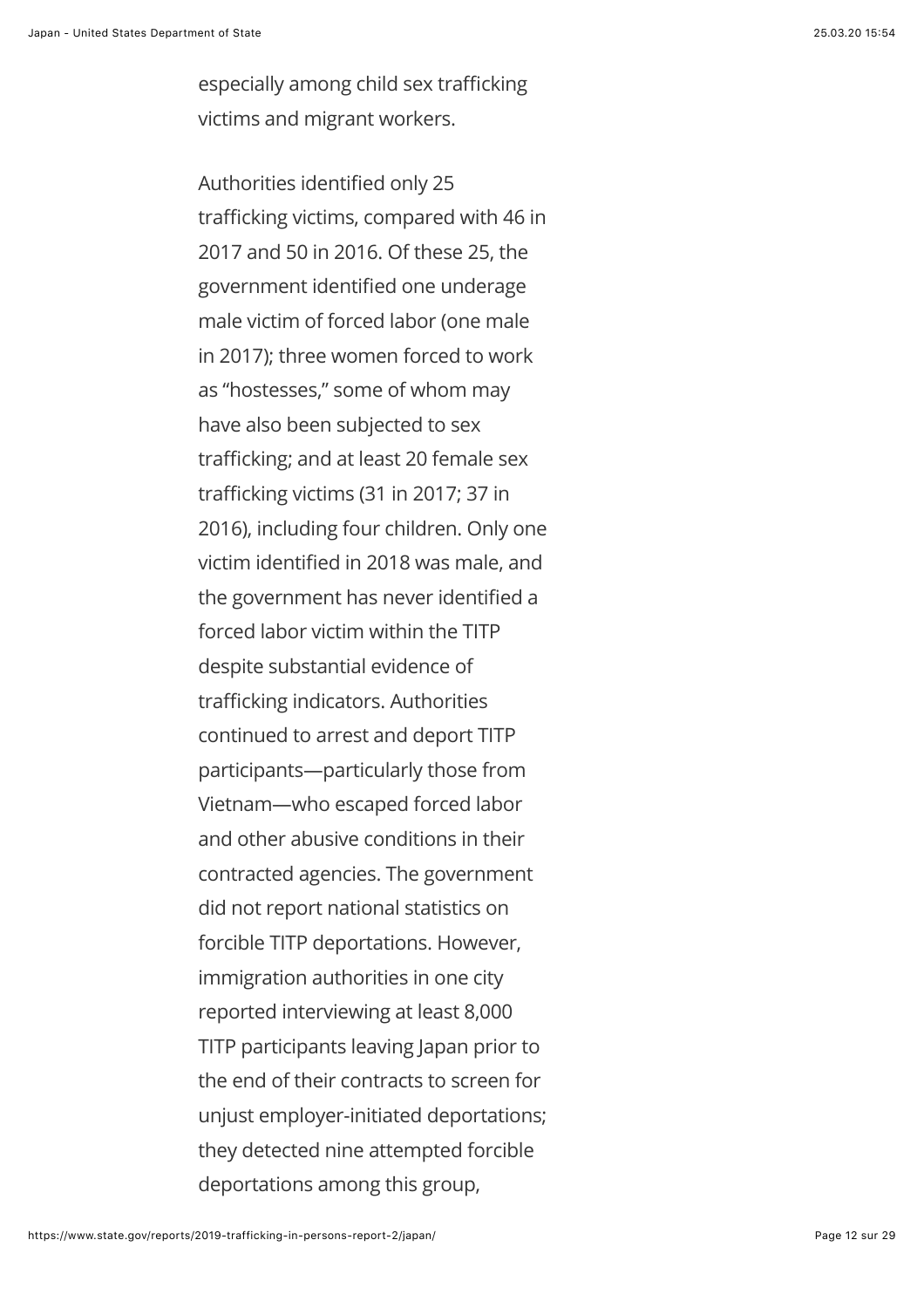successfully intervened in five of the cases, and reinstated TITP employment for two of the workers.

Authorities identified and provided unspecified protection services to an additional 544 "children in prostitution"—a form of sex trafficking —among 827 offenses during the reporting period, but police did not identify any of them as sex trafficking victims (six of 654 in 2017; 10 of 518 offenses in 2016); authorities continued to separate these statistics based on persistent definitional discrepancies that may have affected service provision and proper law enforcement action. Contrary to definitional standards under the 2000 UN TIP Protocol, authorities did not consider children to be victims of sex trafficking unless the sex acts were mediated by a third party, preventing hundreds of children from formal designation. Police continued to treat some potential child sex trafficking victims as delinquents—particularly LGBTI children—and counseled them on their behavior instead of screening them for victim status, investigating their cases, or referring them to specialized services. Authorities arrested some child victims in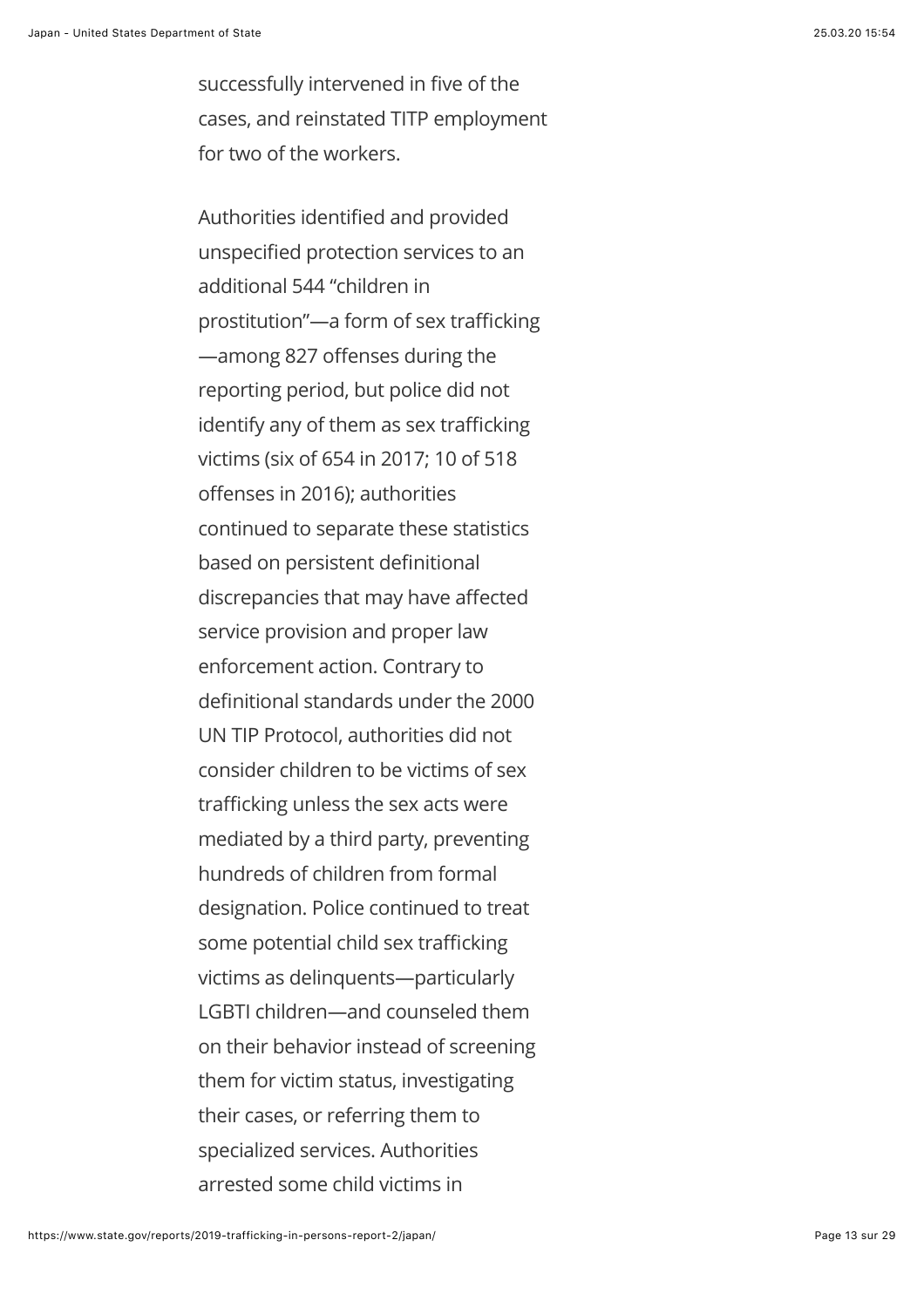connection with their trafficking situations.

As in prior years, the government did not fund trafficking-specific shelters, but it continued to fund shelters run by Women's Consulting Offices (WCOs) and those for victims of domestic violence. Authorities reported assisting 16 of 27 victims in these shelters among those identified in 2018 (16 of 46 in 2017). An unknown number of additional victims received assistance in NGO shelters, where they could access government-subsidized medical care. WCO shelters provided food and other basic needs, psychological care, and coverage of medical expenses to victims, who were free to leave the facilities if accompanied by WCO personnel. The government reported allocating more than 3.4 million yen (\$30,950) for sheltering trafficking victims (3.5 million yen (\$31,860) for male victims alone in 2017). The availability and quality of victim services varied according to prefecture-level officials' relative experience with trafficking cases.

The Ministry of Health, Labor, and Welfare (MHLW) continued to partially fund an NGO-run general counseling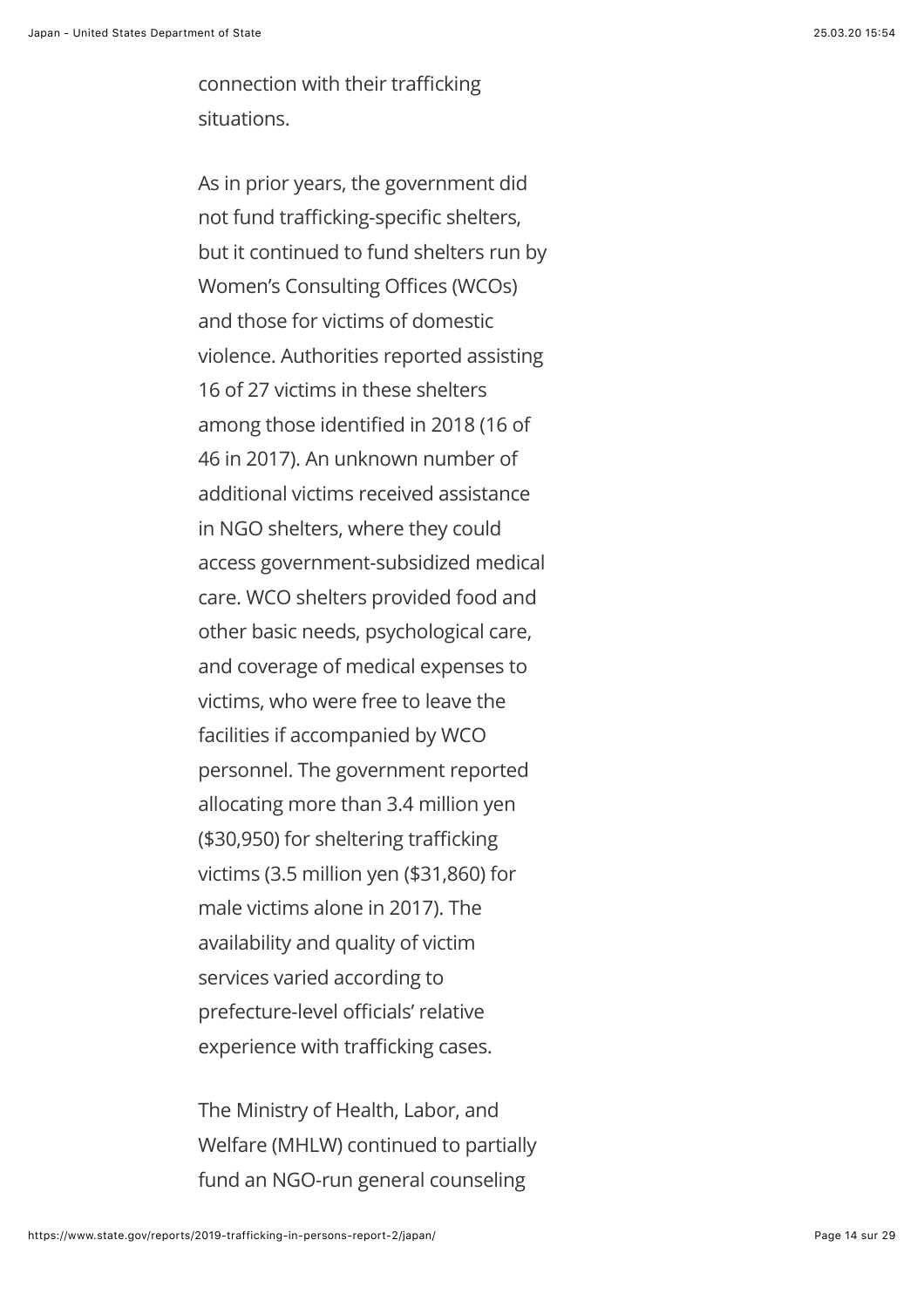hotline for foreign workers, but it was not trafficking-specific; it reported fielding 2,197 calls from TITP participants, but it was unclear how many featured trafficking allegations. The immigration bureau operated a similar hotline but did not identify any victims through its use (two in 2017). Police also ran a general hotline through a private entity that received more than 14,500 calls, 295 of which the NPA identified as possible trafficking cases (433 of 19,078 in 2017). This hotline was only available in the Japanese language, and authorities did not report whether the calls culminated in positive victim identification or further investigation. The government continued to fund a program through an international organization to provide counseling, temporary refuge, social reintegration, and repatriation services to trafficking victims. Through this program, five foreign victims received repatriation assistance (seven in 2017; 23 in 2016). Despite the existence of these services, international organizations and NGOs reported most foreign trafficking victims had limited or no access to other government-provided social services from which legal resident victims could benefit. NGOs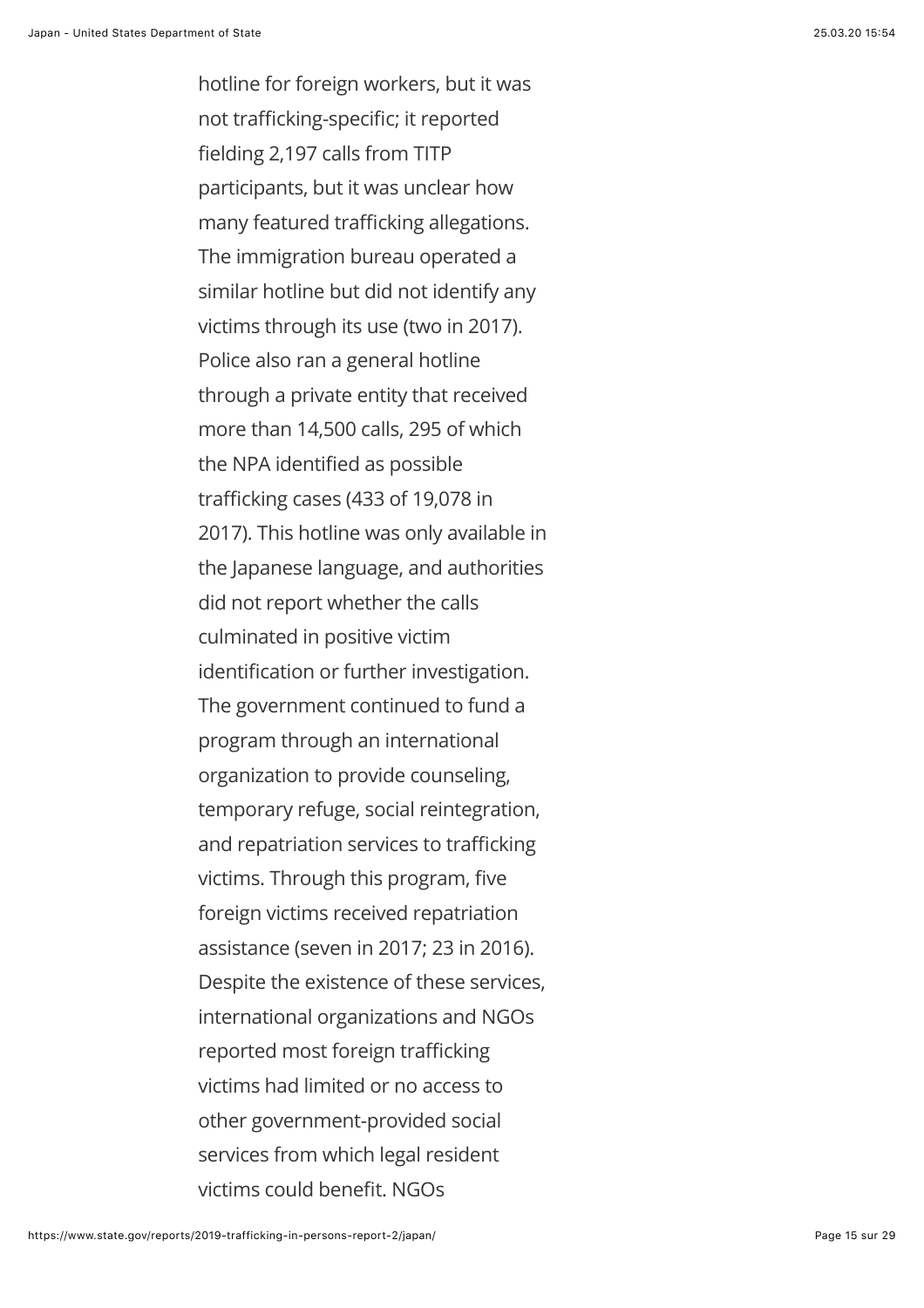highlighted a lack of language interpretation services as a particular challenge to the protection of foreign victims.

Although the law ostensibly protected victims from denial of entry into or deportation from Japan, inadequate screening of vulnerable groups reportedly led to the arrest and deportation of some victims due to immigration violations or other crimes committed as a result of being subjected to sex trafficking or forced labor. NGOs noted increased cooperation between the Ministry of Foreign Affairs and the Ministry of Justice (MOJ) to tighten victim screening of Japanese-Filipino children entering the country on residency arrangements, but authorities did not report whether this led to any positive identifications. Temporary, long-term, and permanent residence benefits were available to foreign victims who feared the repercussions of returning to their countries of origin. The government reported granting one long-term and eight short-term visas under these circumstances (compared with two and 16, respectively, in 2017); some victims identified in 2018 already had residence permits at the time of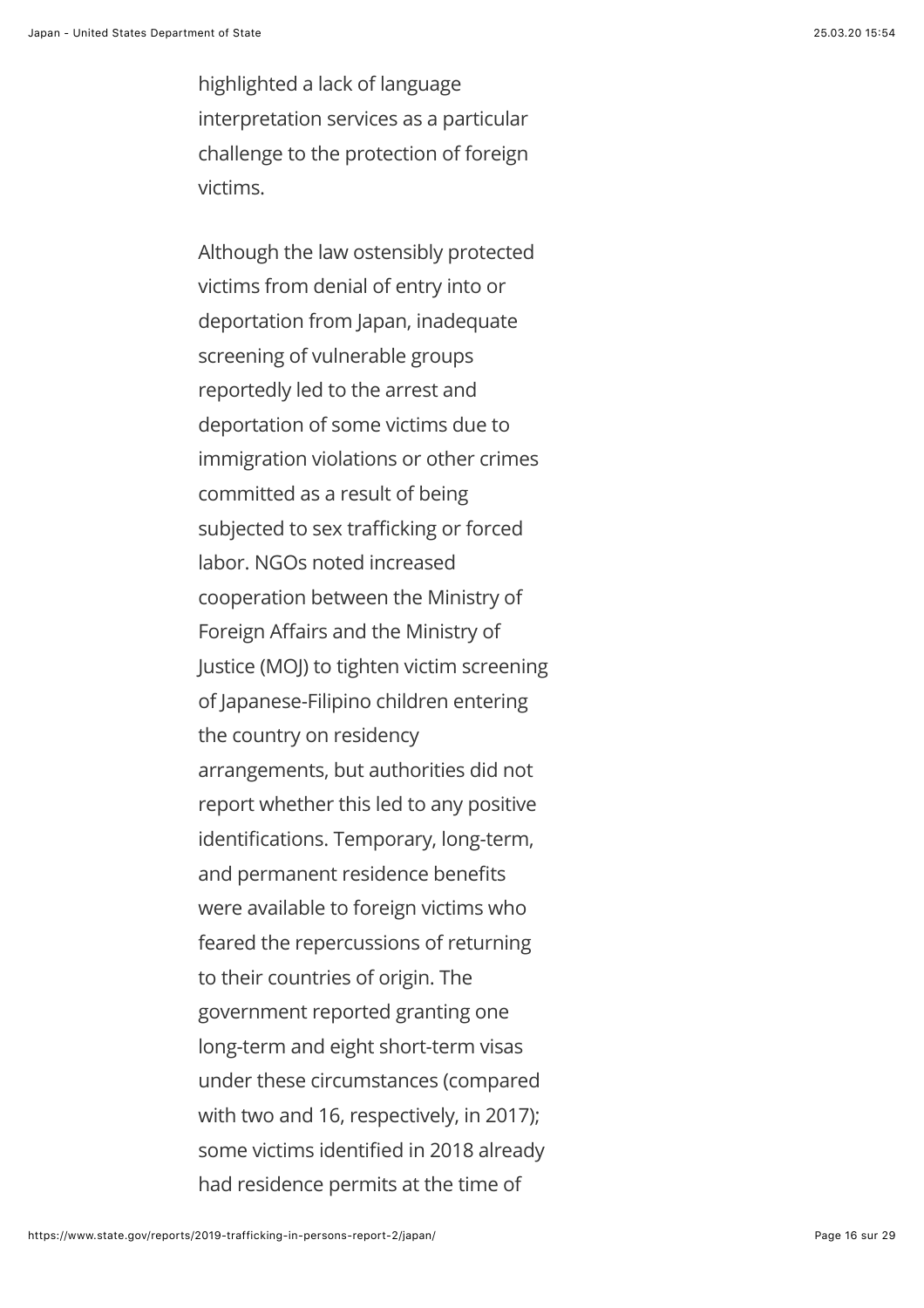identification. Victims had the right to file civil suits to seek compensation from their traffickers; some foreign workers, including potentially unidentified victims, and sex trafficking victims filed civil suits for non-payment of wages in 2018. However, companies ordered to provide restitution including TITP employers—often filed for bankruptcy, making receipt of restitution awards nearly impossible. Civil society organizations reported some victims of coerced pornography chose not to participate in court proceedings against their traffickers due to fear that doing so would create stigma-based challenges to their reintegration and rehabilitation.

#### **PREVENTION**

The government maintained efforts to prevent trafficking but demonstrated a lack of political will to adequately do so among highly vulnerable migrant worker populations. It produced its fourth annual report on government actions to combat trafficking and tracked measures against the stated goals of its anti-trafficking action plan. Authorities raised awareness on trafficking by disseminating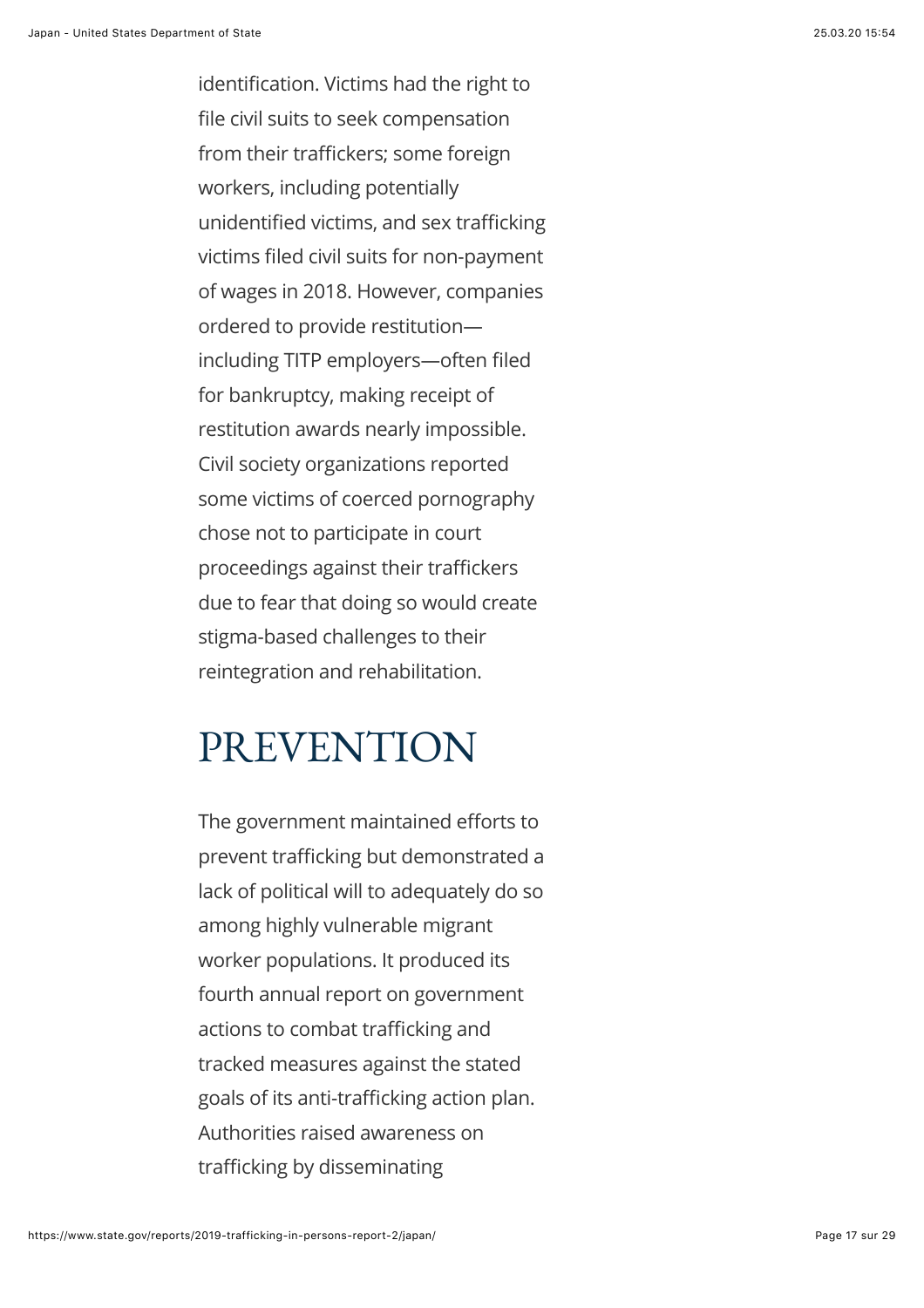information online and through radio programs, posters, and brochures, as well as through leaflets distributed to NGOs, immigration and labor offices, and diplomatic missions in Japan and abroad. The government continued to distribute posters and brochures in transportation hubs and to travelers warning that Japanese citizens could face prosecution if suspected of having engaged in child sex tourism overseas. Authorities continued to advertise the multilingual emergency contact hotline number at local police and immigration offices, through NGOs, and in consultations with source countries' governments.

The government continued to implement the 2016 Act on Proper Technical Intern Training and Protection of Technical Intern Trainees (TITP reform law), including by allocating more human and financial resources to OTIT—its oversight mechanism; increasing the number of inspections of TITP supervising organizations and worksites; and continuing the issuance of corrective orders for labor violations detected during inspections. The TITP reform law mandated the MHLW approve work plans outlining living conditions,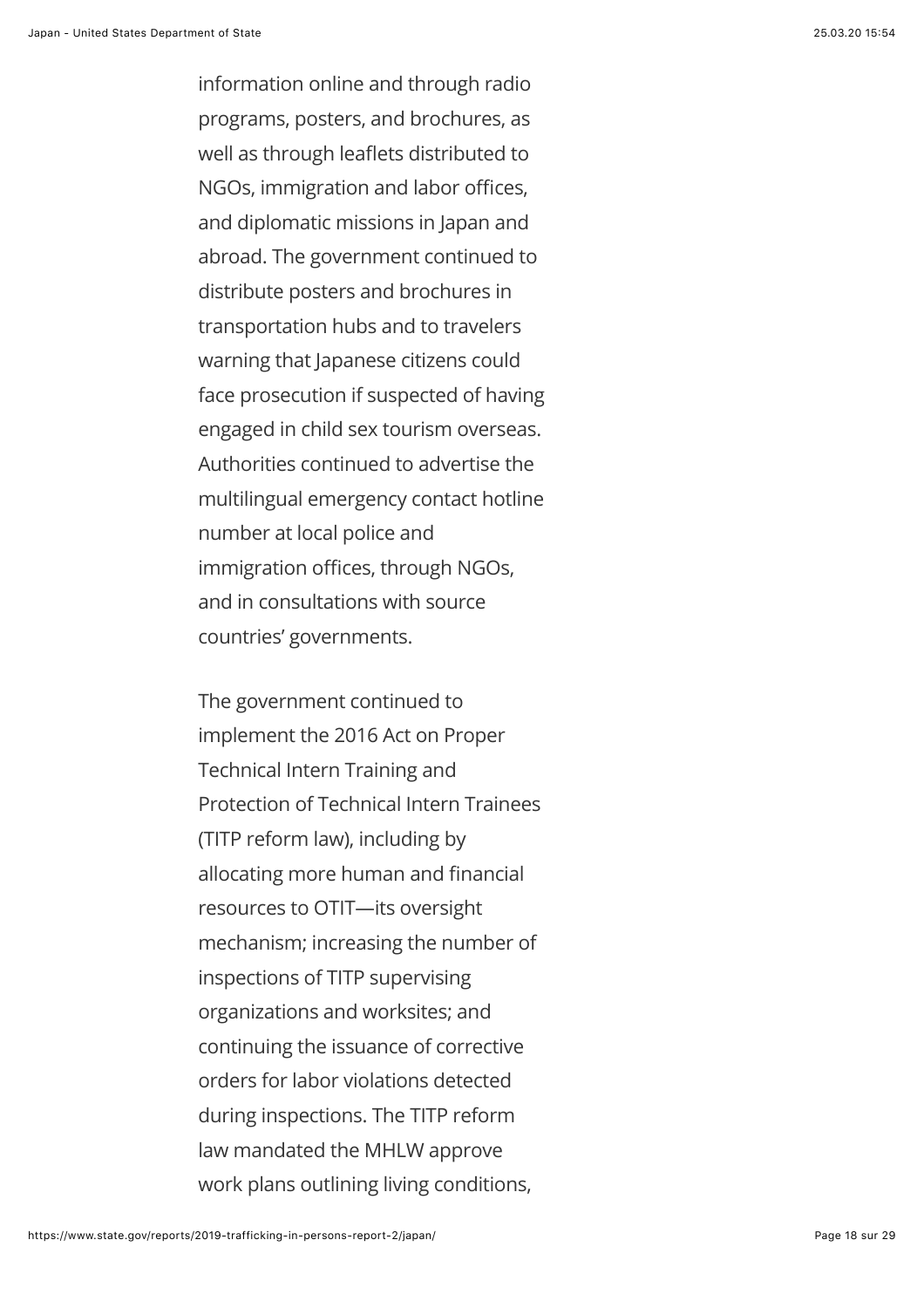working hours, and other factors developed jointly by incoming TITP participants and their employers; as of December 2018, authorities reported having approved 383,240 of these plans since enactment of the law. With the implementation of the new law, enforcement shifted from the Immigration Services Agency to the Labor Standards Inspection Office within MHLW during the reporting period. The Labor Standards Inspection Office and regional immigration bureaus conducted 7,339 on-site investigations into TITP work sites (5,966 in 2017), leading to "corrective notifications" for 5,160 organizations (4,226 in 2017) and 19 cases of "severe abuses" referred for prosecution. The Immigration Services Agency also notified more than 100 TITP organizations of misconduct, leading to approximately 170 corrective notifications in 2018 (210 in 2017), including two firms who used trainees for unpaid nuclear decontamination work in areas affected by the Fukushima nuclear disaster. The MOJ reported authorities banned more than 100 organizations from receiving interns in 2018.

Civil society groups lauded the OTIT's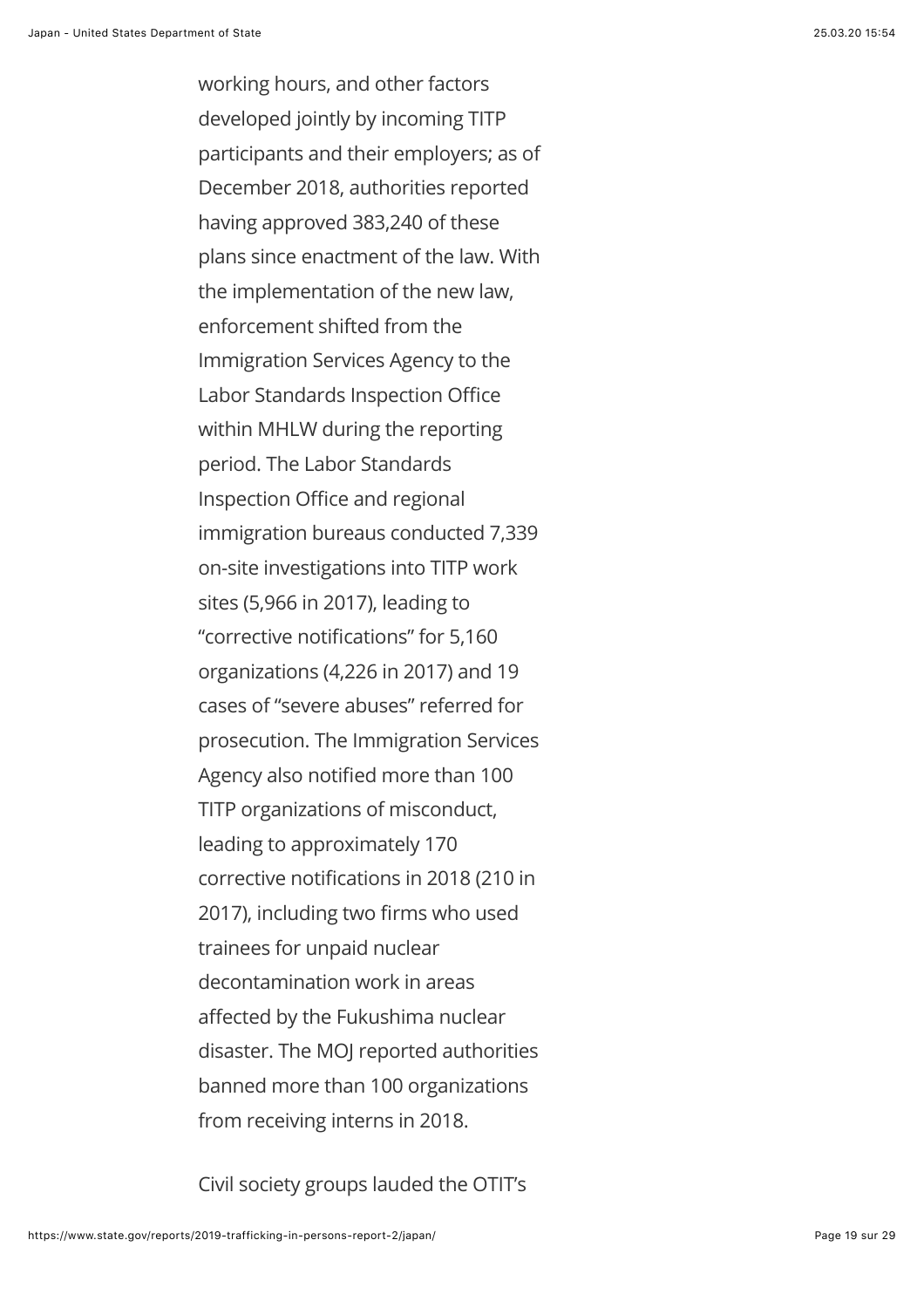work to increase monitoring of working conditions at TITP factories, but they continued to express concern the OTIT was too understaffed to adequately investigate allegations of abuse, including forced labor, within such a large program—particularly as the number of participants continued to grow. Authorities revoked only eight MHLW-approved work plans for unspecified violations in 2018; some observers expressed these work plans lacked enforceability due to the high number of TITP employers and participants relative to the small number of inspectors. Although the TITP reform law ostensibly expanded participants' rights to change employers at will once in Japan, observers noted most TITP participants were still barred from doing so; some participants reportedly fled from abusive conditions in their contracted workplaces, thereby violating the terms of their visas and becoming more vulnerable to trafficking in unemployment. Immigration officials issued orientation pamphlets with hotlines and contact information to all incoming TITP participants, but the content in some cases appeared to be intended to discourage them from seeking to change employers due to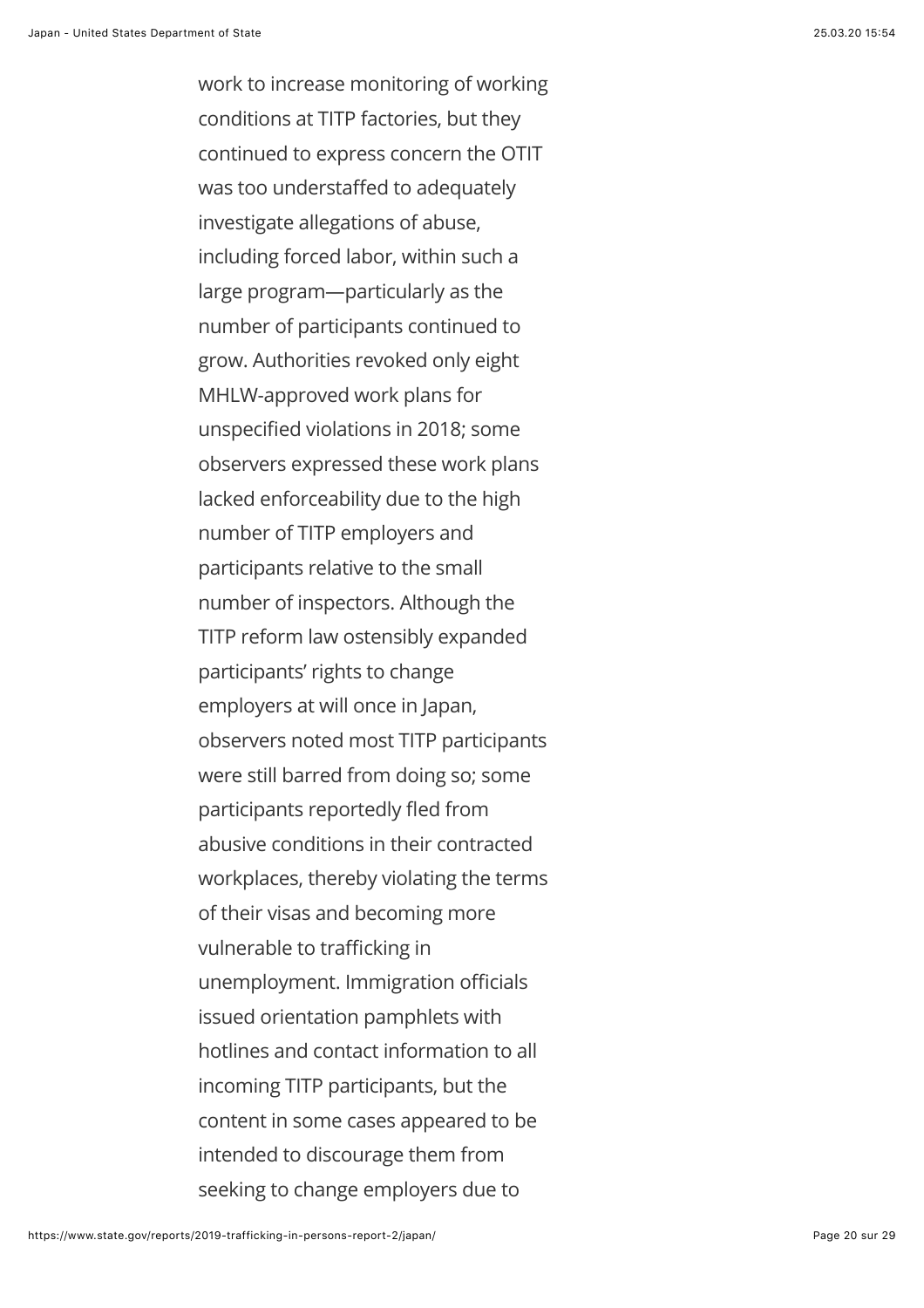unfavorable working conditions. TITP employers continued to threaten participants with punitive fees if they attempted to leave. Some participants reported the OTIT was unresponsive to their request for mediation when their employers suddenly changed or terminated their contracts.

In an attempt to prevent TITP participants from incurring high debts in their sending countries, the government maintained memoranda of cooperation with Bangladesh, Bhutan, Burma, Cambodia, India, Laos, Mongolia, Pakistan, the Philippines, Sri Lanka, Thailand, Uzbekistan, and Vietnam, affirming it would accept TITP trainees only from state-approved organizations that would not charge participants excessive fees. However, some sending organizations in these countries were able to circumvent the fee restrictions and still secure their respective governments' approval by charging high "commissions" in lieu of fees; trainees from these countries therefore remained vulnerable to debt bondage once in Japan. This was especially true for Vietnamese participants, who constituted the highest proportion of TITP trainees. OTIT authorities could request that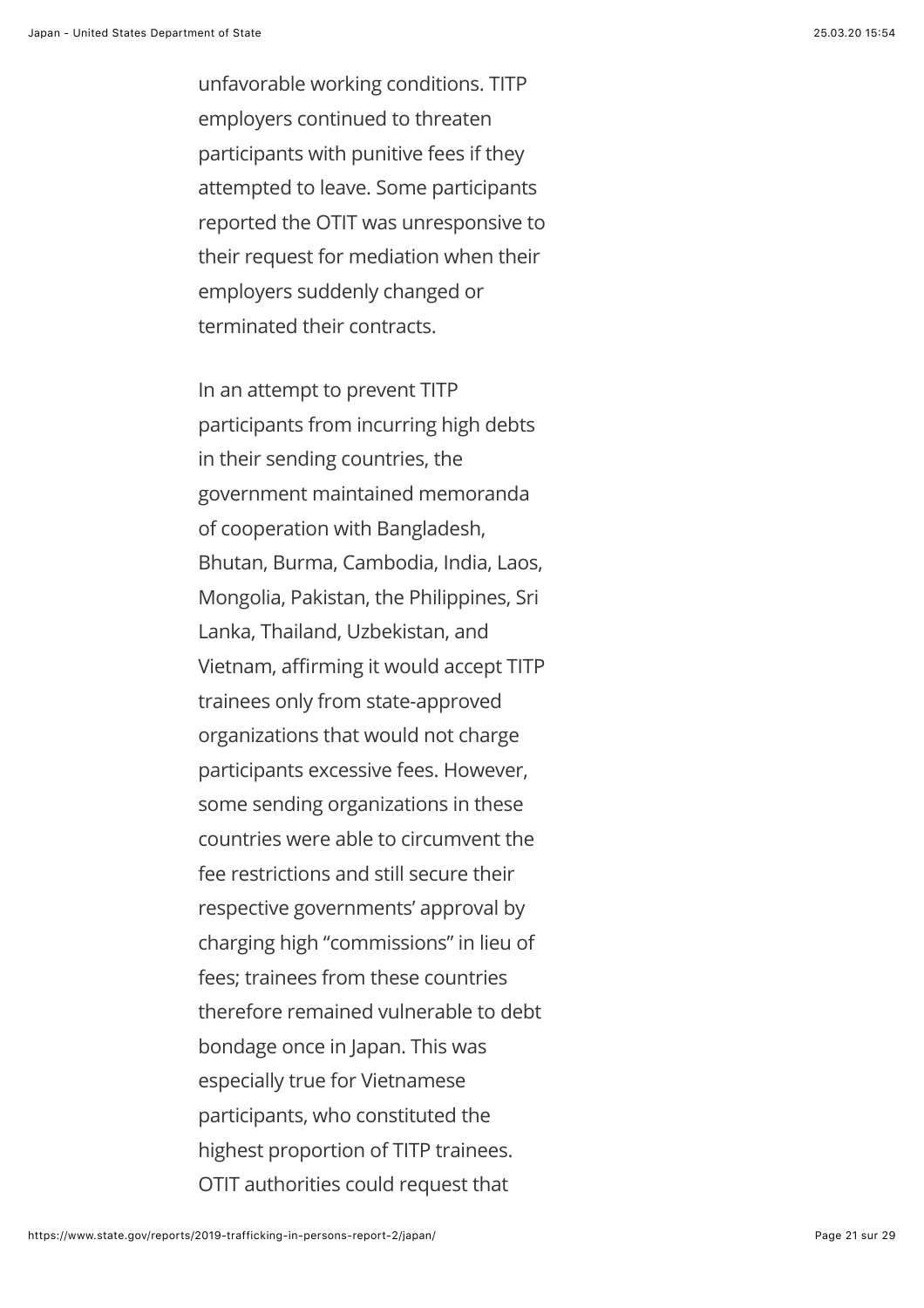sending countries investigate allegations of recruitment fee violations, but the decision to penalize or ban sending organizations for the practice was at the discretion of sending country authorities; OTIT offices in at least one major TITP region did not report requesting any such investigations. Japanese authorities published the names of "discredited" TITP sending organizations on a website, but did not report steps to ensure incoming TITP participants avoided those organizations.

In December 2018, the government passed a new visa regime law that would allow an additional 345,000 migrant workers to enter Japan and fill positions in construction, shipbuilding, nursing care, and 10 other sectors with known labor shortages over the next five years. The new regime would permit qualifying individuals already participating in the TITP to switch their visas to the newly created categories, allowing them to extend their stay in Japan and change jobs within the same sector. However, observers expressed concern that the new visa categories could engender the same vulnerabilities to labor abuses,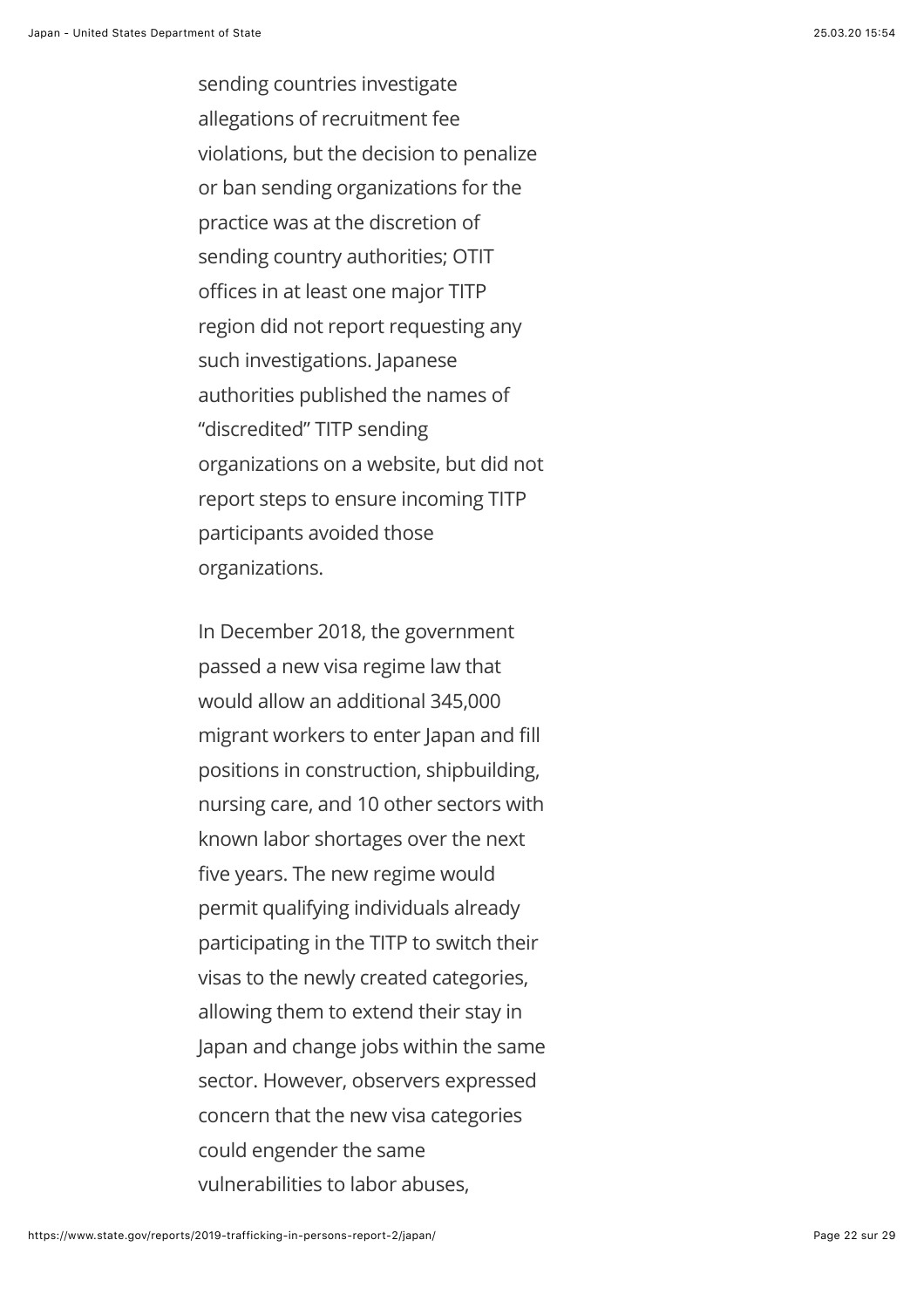including forced labor, as those inherent to the TITP. The MOJ issued regulations requiring employers to compensate these workers at a rate equal to or greater than Japan's minimum wage. However, the law also enabled for-profit employment agencies and individuals to become "registered support organizations" with no licensing requirements—to liaise between labor recruitment brokerages and employers for a fee. Observers were concerned these service fees would create additional vulnerabilities to debt-based coercion among migrant workers entering under the auspices of the new regime, and that the authorities had not instituted sufficient preventative measures in favor of accelerating the process to assuage urgent labor shortages.

The government had extraterritorial jurisdiction to prosecute Japanese nationals who engaged in child sexual exploitation abroad, but authorities did not report exercising this jurisdiction during the reporting period. The government conducted joint MHLW and NPA legislative information sessions targeting hundreds of companies involved in the adult film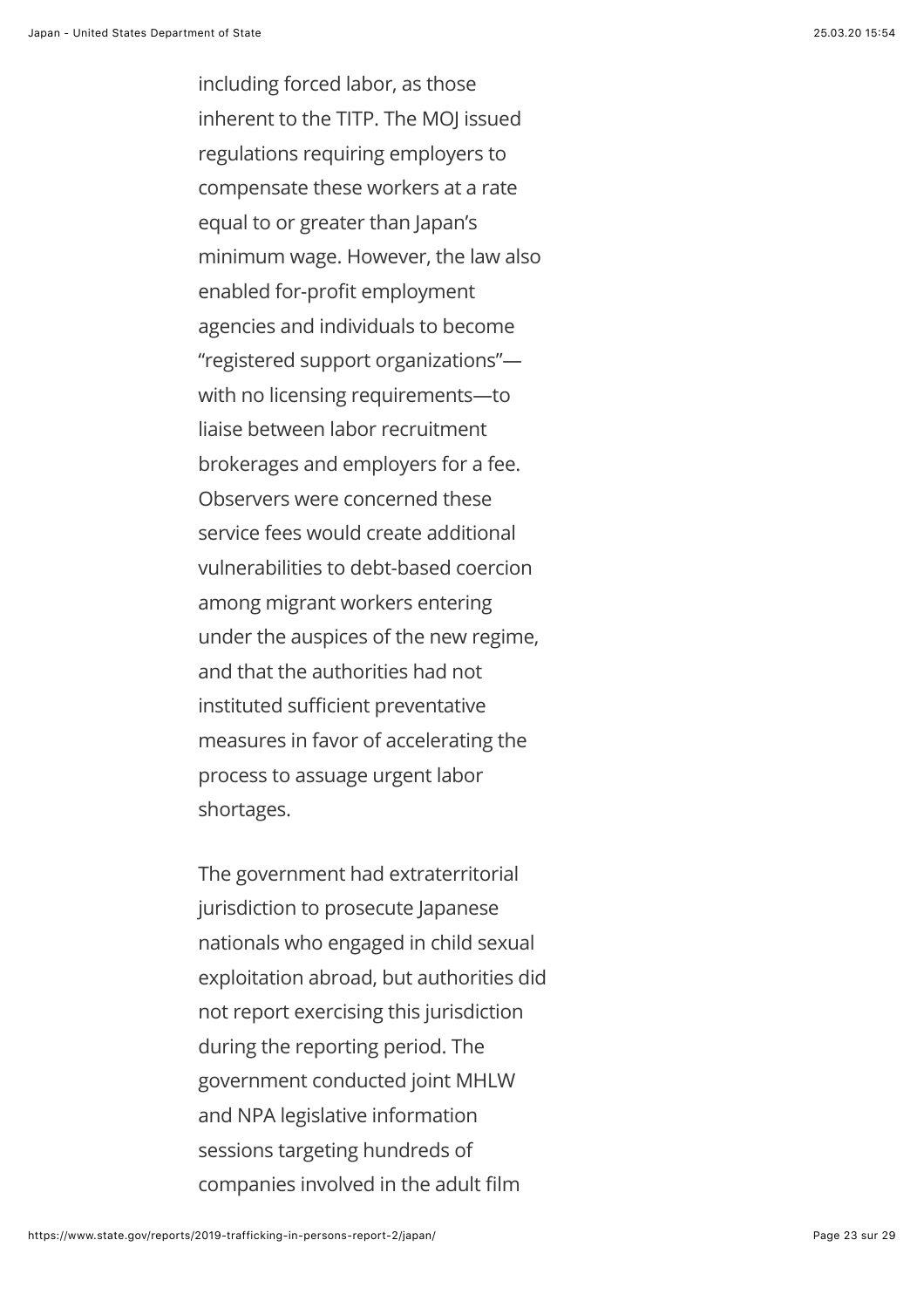industry in an effort to prevent forced participation in pornography. The government also continued to convene a high-level interagency task force, led by the Minister for Gender Equality, to address violence against children perpetrated through forced participation in pornographic films and the "JK" business. The government did not make significant efforts to reduce the demand for commercial sex acts, and many of its awareness-raising content on the JK business appeared to be targeted toward victims, rather than the demand source. Authorities did not make significant efforts to reduce the demand for forced labor.

### TRAFFICKING PROFILE

As reported over the last five years, human traffickers subject Japanese and foreign men and women to forced labor and sex trafficking, and they subject Japanese children to sex trafficking. Traffickers subject male and female migrant workers, mainly from Asia, to conditions of forced labor, including in Japanese government-run programs. Men, women, and children from Northeast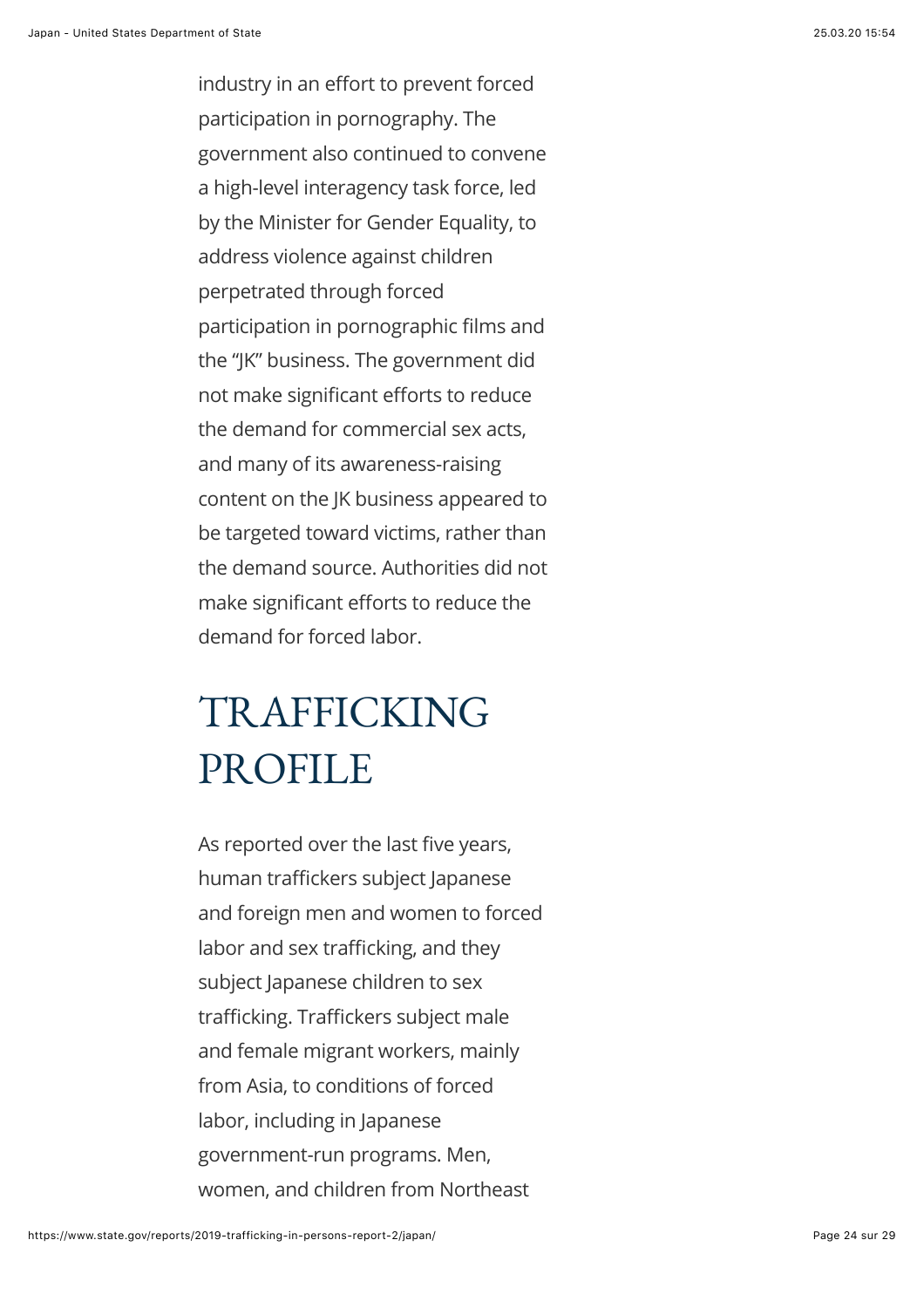Asia, Southeast Asia, South Asia, Latin America, and Africa travel to Japan for employment or fraudulent marriage and are subjected to sex trafficking. Japan's fast-growing foreign student population is also vulnerable to trafficking in the unskilled labor sector. Traffickers use fraudulent marriages between foreign women and Japanese men to facilitate the entry of women into Japan for sex trafficking in bars, clubs, brothels, and massage parlors. Traffickers keep victims in forced labor or forced prostitution using debt-based coercion, threats of violence or deportation, blackmail, passport retention, and other psychologically coercive methods. Employers require many migrant workers to pay fees for living expenses, medical care, and other necessities, leaving them vulnerable to debt-based coercion. Brothel operators sometimes arbitrarily impose "fines" on victims for alleged misbehavior as a tactic to extend their indebtedness. Traffickers reportedly transport victims from elsewhere in the region through Japan before exploiting them in onward destinations, including East Asia and North America.

Traffickers also subject Japanese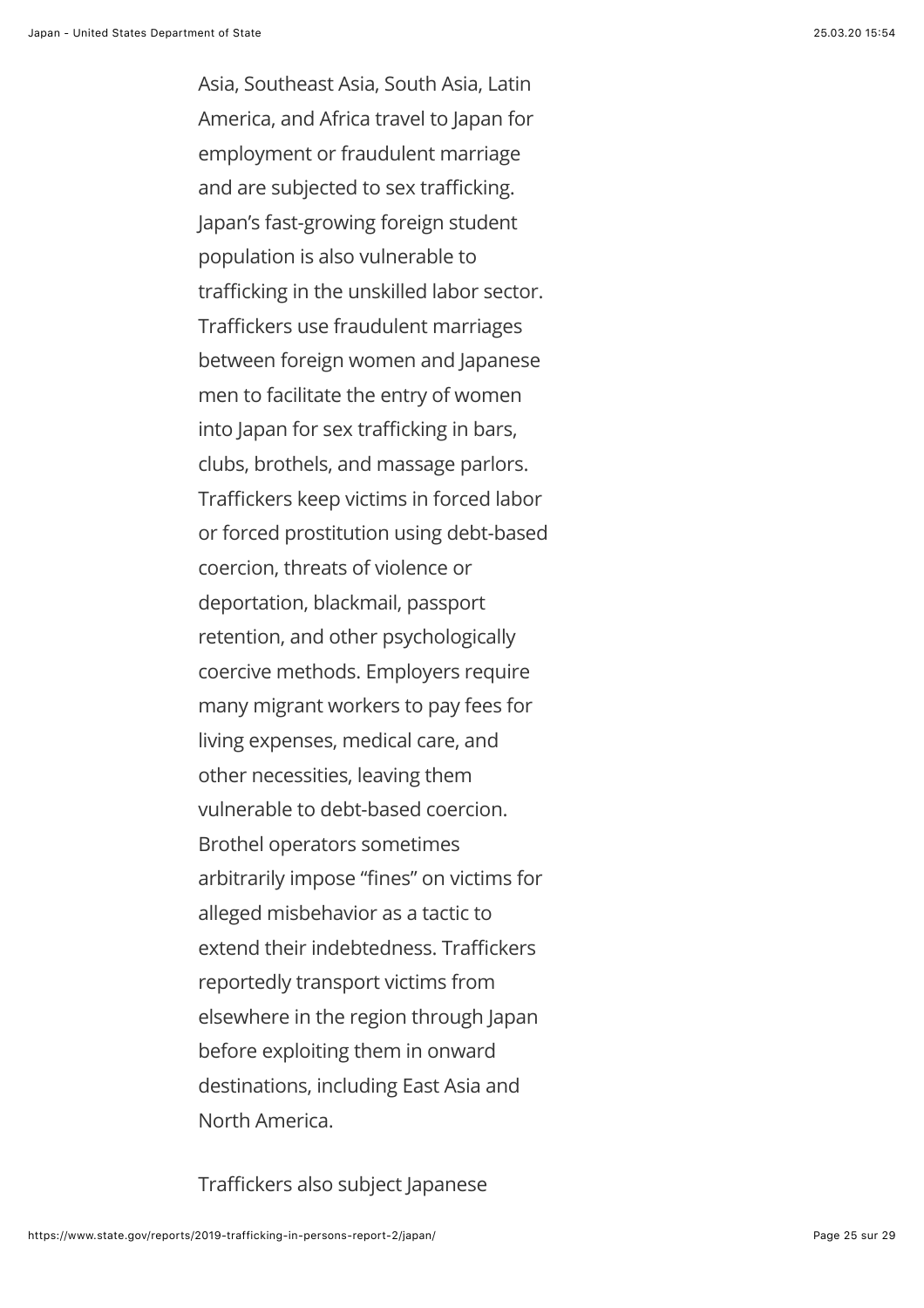citizens—particularly teenage girls—to sex trafficking. Enjo kosai or "compensated dating" services and variants of the "JK" business continue to facilitate the sex trafficking of Japanese children. Highly organized prostitution networks target vulnerable Japanese women and girls—often living in poverty or with cognitive disabilities—in public spaces such as subways, popular youth hangouts, schools, and online, and subject them to sex trafficking in commercial sex establishments, retail spaces, and reflexology centers. Some groups posing as model and actor placement agencies use fraudulent recruitment techniques to coerce Japanese men, women, and girls into signing vague contracts and then threaten them with legal action or the release of compromising photographs to force them to participate in pornographic films. Private Japanese immigration brokers help Japanese-Filipino children and their Filipina mothers move to Japan and acquire citizenship for a significant fee, which the mothers often incur large debts to pay; upon arrival, some of these women and their children are subjected to sex trafficking to pay off the debts. Organized crime syndicates posing as immigration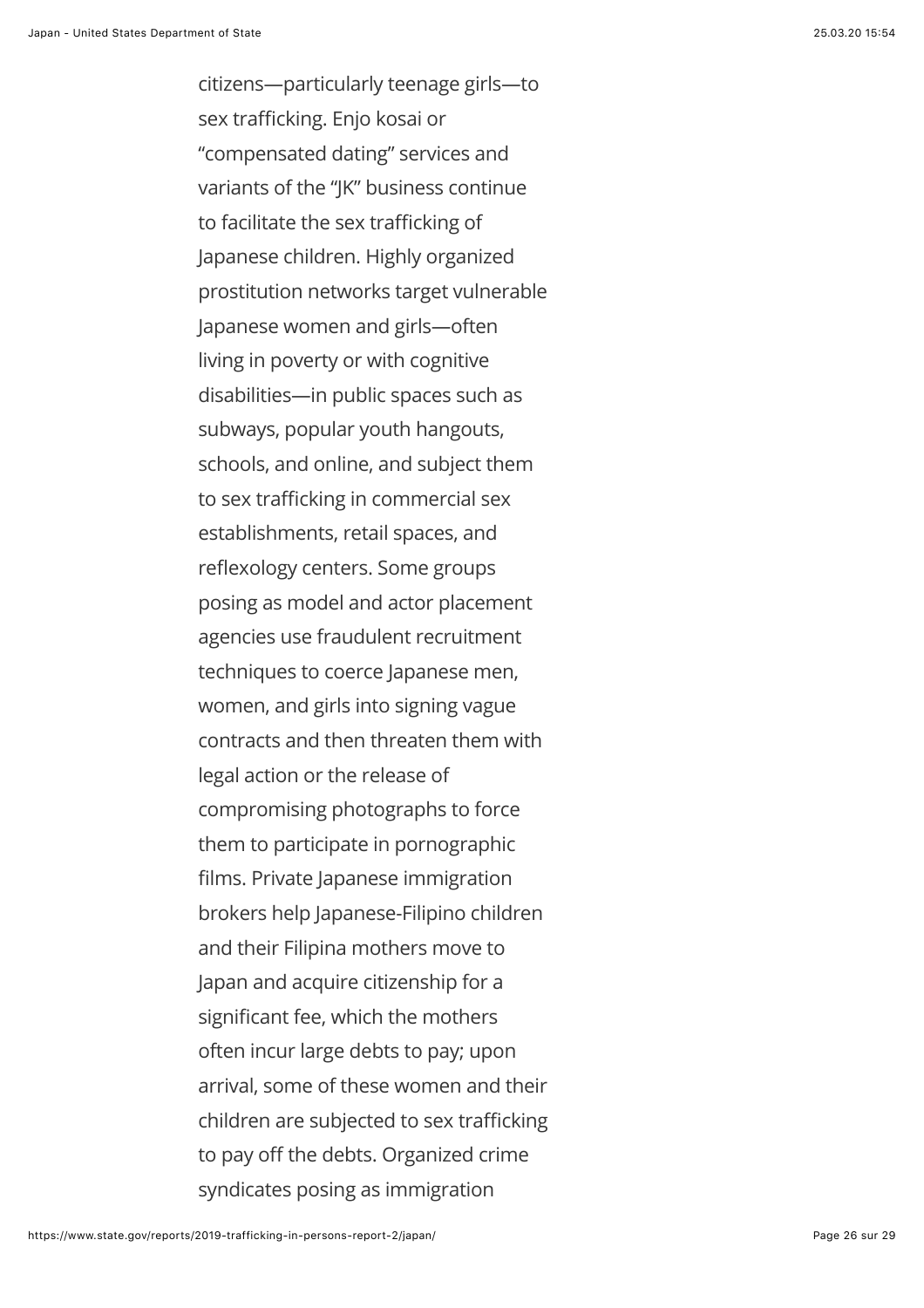brokers also lure these families to Japan with deceptive job offers, and then subject the women to forced labor in the nightlife industry. Japanese men remain a source of demand for child sex tourism in Thailand and other countries in Asia.

Cases of forced labor occur within the TITP, a government-run program originally designed to foster basic technical skills among foreign workers that has effectively become a guestworker program. TITP participants from Burma, China, Cambodia, the Philippines, and Vietnam pay sending organizations in their home countries up to \$10,000 in excessive fees, deposits, or vague "commissions" despite international agreements aimed at curbing the practice—to secure jobs in fishing, construction, and manufacturing. TITP employers place many participants in jobs that do not teach or develop technical skills, contrary to the program's intent; others place participants in jobs that do not match the duties they agreed upon beforehand. Some of these workers experience restricted freedom of movement, passport confiscation, threats of deportation, and other conditions indicative of forced labor.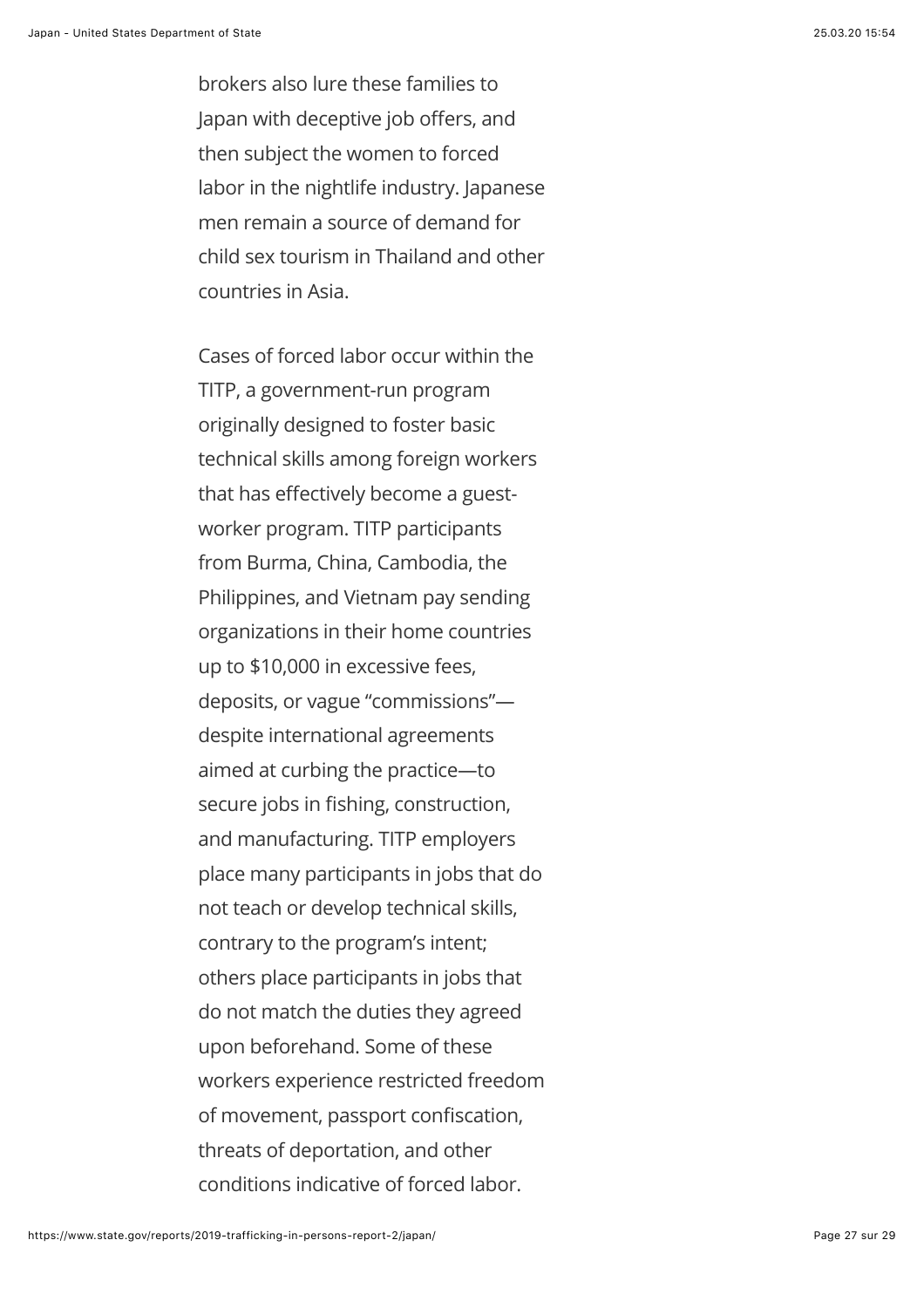Some sending organizations require participants to sign "punishment agreements" charging thousands of dollars in penalties if they fail to comply with their labor contracts. Some participants who abscond from their contracted TITP jobs are reportedly subjected to sex trafficking.

**[Japan](https://www.state.gov/countries-areas/japan/) TAGS**

**Offi[ce to Monitor and Combat](https://www.state.gov/bureaus-offices/under-secretary-for-civilian-security-democracy-and-human-rights/office-to-monitor-and-combat-trafficking-in-persons/) Trafficking in Persons**

#### \* \* \*

## Related Articles



20 Ways You Can [Help Fight](https://www.state.gov/20-ways-you-can-help-fight-human-trafficking/)